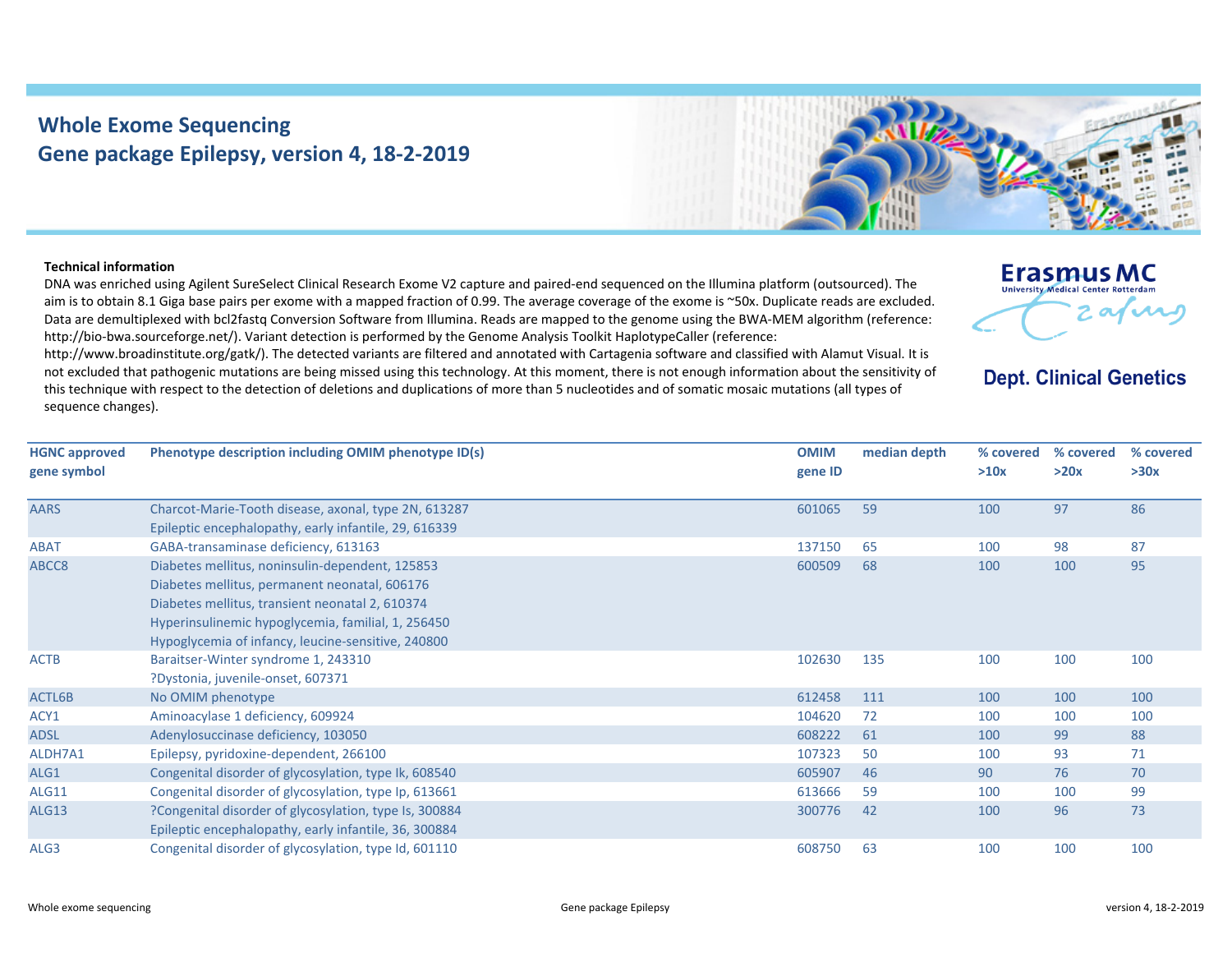| <b>HGNC approved</b> | Phenotype description including OMIM phenotype ID(s)                                                                                                                                                                                    | <b>OMIM</b> | median depth | % covered | % covered | % covered |
|----------------------|-----------------------------------------------------------------------------------------------------------------------------------------------------------------------------------------------------------------------------------------|-------------|--------------|-----------|-----------|-----------|
| gene symbol          |                                                                                                                                                                                                                                         | gene ID     |              | >10x      | >20x      | >30x      |
| ALG6                 | Congenital disorder of glycosylation, type Ic, 603147                                                                                                                                                                                   | 604566      | 58           | 100       | 99        | 83        |
| <b>AMACR</b>         | Alpha-methylacyl-CoA racemase deficiency, 614307                                                                                                                                                                                        | 604489      | 53           | 100       | 100       | 89        |
|                      | Bile acid synthesis defect, congenital, 4, 214950                                                                                                                                                                                       |             |              |           |           |           |
| <b>AMT</b>           | Glycine encephalopathy, 605899                                                                                                                                                                                                          | 238310      | 73           | 100       | 100       | 98        |
| ANKRD11              | KBG syndrome, 148050                                                                                                                                                                                                                    | 611192      | 111          | 100       | 100       | 98        |
| AP3B2                | Epileptic encephalopathy, early infantile, 48, 617276                                                                                                                                                                                   | 602166      | 97           | 100       | 100       | 98        |
| APOPT1               | Mitochondrial complex IV deficiency, 220110                                                                                                                                                                                             | 616003      | 51           | 100       | 96        | 76        |
| ARHGEF9              | Epileptic encephalopathy, early infantile, 8, 300607                                                                                                                                                                                    | 300429      | 38           | 100       | 95        | 63        |
| ARID1B               | Coffin-Siris syndrome 1, 135900                                                                                                                                                                                                         | 614556      | 67           | 99        | 97        | 90        |
| ARV1                 | Epileptic encephalopathy, early infantile, 38, 617020                                                                                                                                                                                   | 611647      | 81           | 97        | 89        | 84        |
| <b>ARX</b>           | Epileptic encephalopathy, early infantile, 1, 308350<br>Hydranencephaly with abnormal genitalia, 300215<br>Lissencephaly 2, 300215<br>Mental retardation 29 and others, 300419<br>Partington syndrome, 309510<br>Proud syndrome, 300004 | 300382      | 42           | 89        | 80        | 65        |
| ASAH1                | Farber lipogranulomatosis, 228000<br>Spinal muscular atrophy with progressive myoclonic epilepsy, 159950                                                                                                                                | 613468      | 49           | 100       | 97        | 80        |
| <b>ASL</b>           | Argininosuccinic aciduria, 207900                                                                                                                                                                                                       | 608310      | 70           | 100       | 100       | 99        |
| ATAD1                | Hyperekplexia 4, 618011                                                                                                                                                                                                                 | 614452      | 36           | 100       | 93        | 64        |
| ATP1A2               | Alternating hemiplegia of childhood, 104290<br>Migraine, familial basilar, 602481<br>Migraine, familial hemiplegic, 2, 602481                                                                                                           | 182340      | 86           | 100       | 100       | 99        |
| ATP1A3               | Alternating hemiplegia of childhood 2, 614820<br>CAPOS syndrome, 601338<br>Dystonia-12, 128235                                                                                                                                          | 182350      | 91           | 100       | 100       | 100       |
| ATP6AP2              | Mental retardation, syndromic, Hedera type, 300423<br>?Parkinsonism with spasticity, 300911                                                                                                                                             | 300556      | 45           | 100       | 93        | 64        |
| ATP7A                | Menkes disease, 309400<br>Occipital horn syndrome, 304150<br>Spinal muscular atrophy, distal 3, 300489                                                                                                                                  | 300011      | 44           | 100       | 98        | 84        |
| <b>ATRX</b>          | Alpha-thalassemia myelodysplasia syndrome, somatic, 300448<br>Alpha-thalassemia/mental retardation syndrome, 301040<br>Mental retardation-hypotonic facies syndrome, 309580                                                             | 300032      | 40           | 100       | 91        | 76        |
| AUTS2                | Mental retardation 26, 615834                                                                                                                                                                                                           | 607270      | 60           | 100       | 97        | 91        |
| BOLA3                | Multiple mitochondrial dysfunctions syndrome 2 with hyperglycinemia, 614299                                                                                                                                                             | 613183      | 46           | 100       | 82        | 81        |
| BRAT1                | Rigidity and multifocal seizure syndrome, lethal neonatal, 614498                                                                                                                                                                       | 614506      | 74           | 100       | 100       | 98        |
| <b>BTD</b>           | Biotinidase deficiency, 253260                                                                                                                                                                                                          | 609019      | 70           | 100       | 100       | 98        |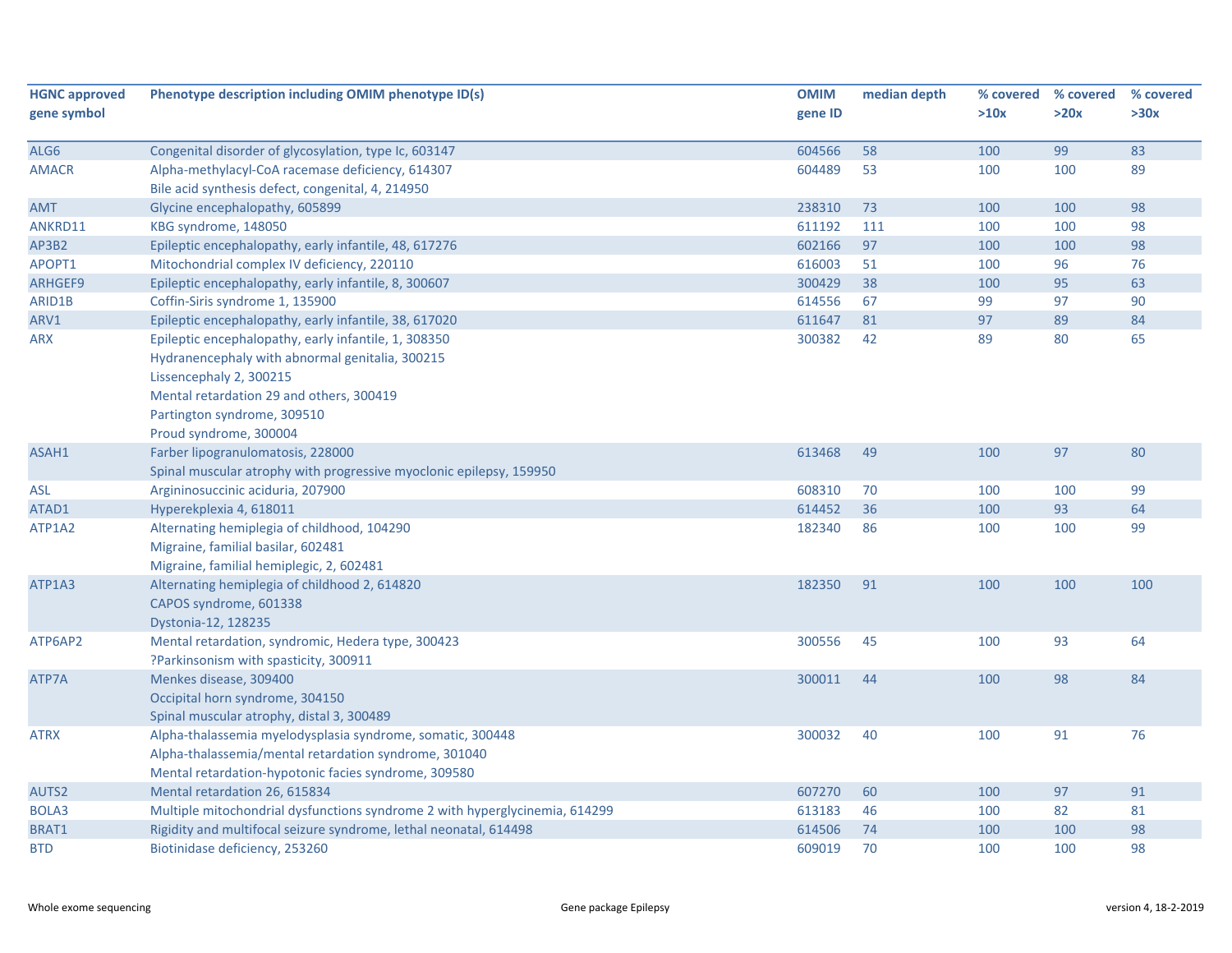| <b>HGNC approved</b> | Phenotype description including OMIM phenotype ID(s)                               | <b>OMIM</b> | median depth | % covered | % covered | % covered |
|----------------------|------------------------------------------------------------------------------------|-------------|--------------|-----------|-----------|-----------|
| gene symbol          |                                                                                    | gene ID     |              | >10x      | >20x      | >30x      |
| CACNA1A              | Epileptic encephalopathy, early infantile, 42, 617106                              | 601011      | 63           | 100       | 98        | 90        |
|                      | Episodic ataxia, type 2, 108500                                                    |             |              |           |           |           |
|                      | Migraine, familial hemiplegic, 1, 141500                                           |             |              |           |           |           |
|                      | Migraine, familial hemiplegic, 1, with progressive cerebellar ataxia, 141500       |             |              |           |           |           |
|                      | Spinocerebellar ataxia 6, 183086                                                   |             |              |           |           |           |
| CACNA1E              | No OMIM phenotype                                                                  | 601013      | 63           | 100       | 98        | 91        |
| CACNA2D2             | No OMIM phenotype                                                                  | 607082      | 72           | 99        | 97        | 94        |
| CACNB4               | {Epilepsy, idiopathic generalized, susceptibility to, 9}, 607682                   | 601949      | 50           | 100       | 99        | 86        |
|                      | {Epilepsy, juvenile myoclonic, susceptibility to, 6}, 607682                       |             |              |           |           |           |
|                      | Episodic ataxia, type 5, 613855                                                    |             |              |           |           |           |
| <b>CASK</b>          | FG syndrome 4, 300422                                                              | 300172      | 42           | 100       | 95        | 69        |
|                      | Mental retardation and microcephaly with pontine and cerebellar hypoplasia, 300749 |             |              |           |           |           |
|                      | Mental retardation, with or without nystagmus, 300422                              |             |              |           |           |           |
| CDKL5                | Epileptic encephalopathy, early infantile, 2, 300672                               | 300203      | 46           | 100       | 93        | 78        |
| CERS1                | ?Epilepsy, progressive myoclonic, 8, 616230                                        | 606919      | 100          | 89        | 81        | 77        |
| CHD <sub>2</sub>     | Epileptic encephalopathy, childhood-onset, 615369                                  | 602119      | 50           | 100       | 98        | 85        |
| CHRNA2               | Epilepsy, nocturnal frontal lobe, type 4, 610353                                   | 118502      | 117          | 100       | 100       | 100       |
| CHRNA4               | Epilepsy, nocturnal frontal lobe, 1, 600513                                        | 118504      | 108          | 100       | 95        | 95        |
|                      | {Nicotine addiction, susceptibility to}, 188890                                    |             |              |           |           |           |
| <b>CHRNB2</b>        | Epilepsy, nocturnal frontal lobe, 3, 605375                                        | 118507      | 91           | 100       | 100       | 97        |
| CLCN4                | Mental retardation, X-linked 49/15, 300114                                         | 302910      | 64           | 100       | 100       | 92        |
| CLDN16               | Hypomagnesemia 3, renal, 248250                                                    | 603959      | 51           | 100       | 99        | 89        |
| CLDN19               | Hypomagnesemia 5, renal, with ocular involvement, 248190                           | 610036      | 75           | 100       | 100       | 100       |
| CLN <sub>3</sub>     | Ceroid lipofuscinosis, neuronal, 3, 204200                                         | 607042      | 76           | 100       | 100       | 94        |
| CLN <sub>5</sub>     | Ceroid lipofuscinosis, neuronal, 5, 256731                                         | 608102      | 57           | 100       | 100       | 98        |
| CLN6                 | Ceroid lipofuscinosis, neuronal, 6, 601780                                         | 606725      | 78           | 100       | 98        | 88        |
|                      | Ceroid lipofuscinosis, neuronal, Kufs type, adult onset, 204300                    |             |              |           |           |           |
| CLN8                 | Ceroid lipofuscinosis, neuronal, 8, 600143                                         | 607837      | 81           | 100       | 100       | 100       |
|                      | Ceroid lipofuscinosis, neuronal, 8, Northern epilepsy variant, 610003              |             |              |           |           |           |
| <b>CNKSR2</b>        | Mental retardation, X-linked, syndromic, Houge type, 301008                        | 300724      | 46           | 100       | 93        | 79        |
| CNNM <sub>2</sub>    | Hypomagnesemia 6, renal, 613882                                                    | 607803      | 106          | 100       | 100       | 95        |
|                      | Hypomagnesemia, seizures, and mental retardation, 616418                           |             |              |           |           |           |
| CNTN <sub>2</sub>    | ?Epilepsy, myoclonic, familial adult, 5, 615400                                    | 190197      | 66           | 100       | 100       | 98        |
| CNTNAP2              | {Autism susceptibility 15}, 612100                                                 | 604569      | 48           | 100       | 99        | 89        |
|                      | Cortical dysplasia-focal epilepsy syndrome, 610042                                 |             |              |           |           |           |
|                      | Pitt-Hopkins like syndrome 1, 610042                                               |             |              |           |           |           |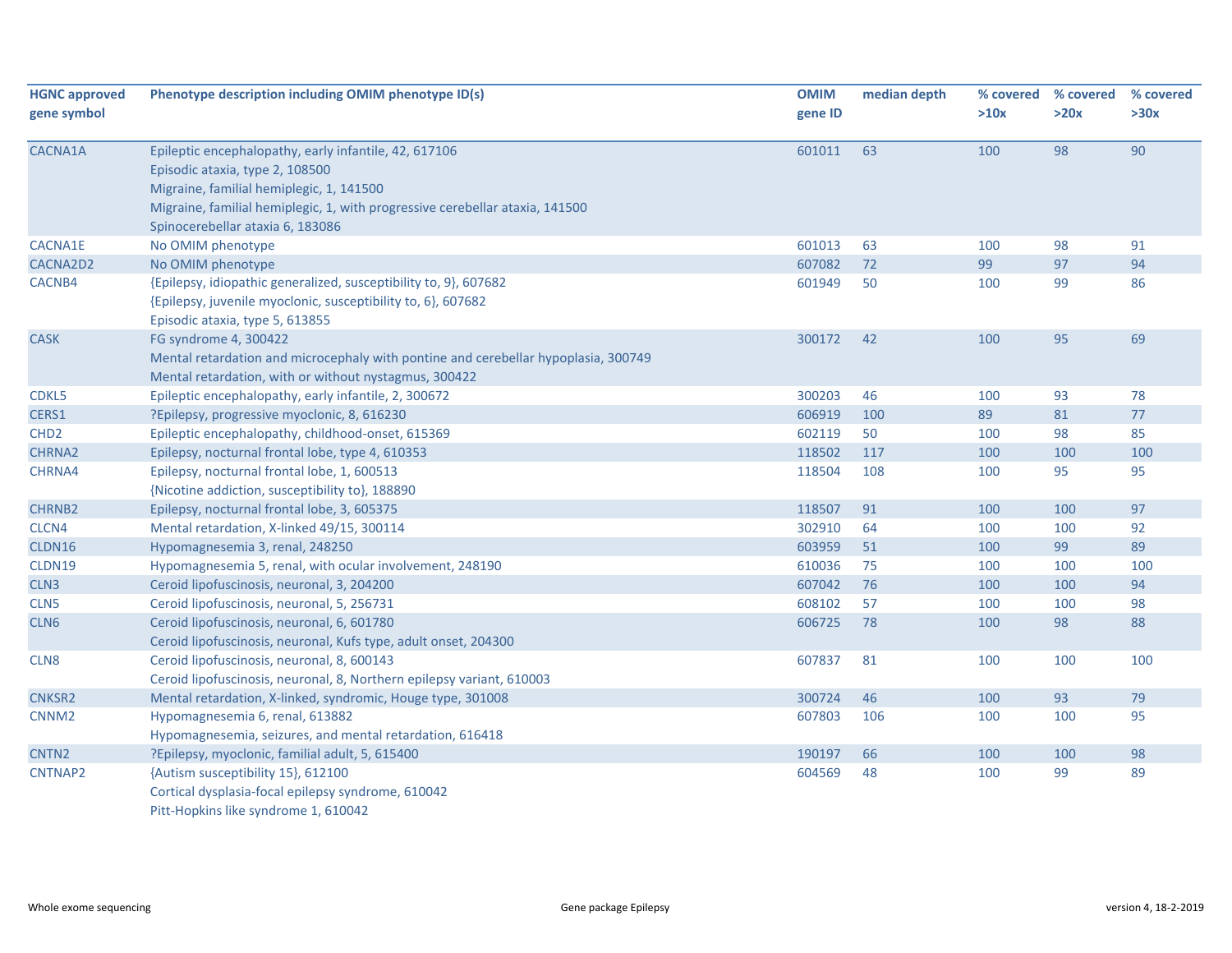| <b>HGNC approved</b><br>gene symbol | Phenotype description including OMIM phenotype ID(s)                                                                                                                                                                                                                                  | <b>OMIM</b><br>gene ID | median depth | % covered<br>>10x | % covered<br>>20x | % covered<br>>30x |
|-------------------------------------|---------------------------------------------------------------------------------------------------------------------------------------------------------------------------------------------------------------------------------------------------------------------------------------|------------------------|--------------|-------------------|-------------------|-------------------|
| COL4A1                              | Angiopathy, hereditary, with nephropathy, aneurysms, and muscle cramps, 611773<br>Brain small vessel disease with or without ocular anomalies, 607595<br>{Hemorrhage, intracerebral, susceptibility to}, 614519<br>Porencephaly 1, 175780<br>?Retinal arteries, tortuosity of, 180000 | 120130                 | 61           | 100               | 99                | 91                |
| COL4A3BP                            | Mental retardation 34, 616351                                                                                                                                                                                                                                                         | 604677                 | 44           | 100               | 92                | 74                |
| COQ <sub>2</sub>                    | Coenzyme Q10 deficiency, primary, 1, 607426<br>{Multiple system atrophy, susceptibility to}, 146500                                                                                                                                                                                   | 609825                 | 49           | 100               | 97                | 82                |
| COQ4                                | Coenzyme Q10 deficiency, primary, 7, 616276                                                                                                                                                                                                                                           | 612898                 | 74           | 100               | 100               | 100               |
| COQ8A                               | Coenzyme Q10 deficiency, primary, 4, 612016                                                                                                                                                                                                                                           | 606980                 | 86           | 100               | 100               | 100               |
| CPA <sub>6</sub>                    | Epilepsy, familial temporal lobe, 5, 614417<br>Febrile seizures, familial, 11, 614418                                                                                                                                                                                                 | 609562                 | 56           | 100               | 96                | 83                |
| CPS1                                | Carbamoylphosphate synthetase I deficiency, 237300<br>{Pulmonary hypertension, neonatal, susceptibility to}, 615371<br>{Venoocclusive disease after bone marrow transplantation}                                                                                                      | 608307                 | 42           | 100               | 96                | 78                |
| CPT <sub>2</sub>                    | CPT II deficiency, infantile, 600649<br>CPT II deficiency, lethal neonatal, 608836<br>CPT II deficiency, myopathic, stress-induced, 255110<br>{Encephalopathy, acute, infection-induced, 4, susceptibility to}, 614212                                                                | 600650                 | 72           | 100               | 100               | 98                |
| <b>CSNK2B</b>                       | No OMIM phenotype                                                                                                                                                                                                                                                                     | 115441                 | 76           | 100               | 100               | 98                |
| <b>CSTB</b>                         | Epilepsy, progressive myoclonic 1A (Unverricht and Lundborg), 254800                                                                                                                                                                                                                  | 601145                 | 62           | 100               | 100               | 98                |
| CTNND <sub>2</sub>                  | No OMIM phenotype                                                                                                                                                                                                                                                                     | 604275                 | 81           | 96                | 92                | 85                |
| <b>CTSD</b>                         | Ceroid lipofuscinosis, neuronal, 10, 610127                                                                                                                                                                                                                                           | 116840                 | 79           | 100               | 100               | 100               |
| <b>CTSF</b>                         | Ceroid lipofuscinosis, neuronal, 13, Kufs type, 615362                                                                                                                                                                                                                                | 603539                 | 70           | 100               | 98                | 93                |
| CUL4B                               | Mental retardation, syndromic 15 (Cabezas type), 300354                                                                                                                                                                                                                               | 300304                 | 49           | 100               | 93                | 77                |
| D2HGDH                              | D-2-hydroxyglutaric aciduria, 600721                                                                                                                                                                                                                                                  | 609186                 | 82           | 100               | 100               | 100               |
| <b>DCX</b>                          | Lissencephaly, 300067<br>Subcortical laminal heteropia, 300067                                                                                                                                                                                                                        | 300121                 | 47           | 100               | 96                | 83                |
| <b>DENND5A</b>                      | Epileptic encephalopathy, early infantile, 49, 617281                                                                                                                                                                                                                                 | 617278                 | 54           | 100               | 97                | 89                |
| DEPDC5                              | Epilepsy, familial focal, with variable foci 1, 604364                                                                                                                                                                                                                                | 614191                 | 56           | 100               | 98                | 90                |
| <b>DLAT</b>                         | Pyruvate dehydrogenase E2 deficiency, 245348                                                                                                                                                                                                                                          | 608770                 | 53           | 100               | 94                | $71\,$            |
| DNAJC5                              | Ceroid lipofuscinosis, neuronal, 4, Parry type, 162350                                                                                                                                                                                                                                | 611203                 | 129          | 100               | 100               | 97                |
| DNM1                                | Epileptic encephalopathy, early infantile, 31, 616346                                                                                                                                                                                                                                 | 602377                 | 82           | 100               | 99                | 92                |
| DOCK7                               | Epileptic encephalopathy, early infantile, 23, 615859                                                                                                                                                                                                                                 | 615730                 | 43           | 100               | 96                | 77                |
| DPAGT1                              | Congenital disorder of glycosylation, type Ij, 608093<br>Myasthenic syndrome, congenital, 13, with tubular aggregates, 614750                                                                                                                                                         | 191350                 | 54           | 100               | 100               | 95                |
| DPM1                                | Congenital disorder of glycosylation, type le, 608799                                                                                                                                                                                                                                 | 603503                 | 54           | 93                | 89                | 77                |
| DPM <sub>2</sub>                    | Congenital disorder of glycosylation, type Iu, 615042                                                                                                                                                                                                                                 | 603564                 | 54           | 100               | 100               | 93                |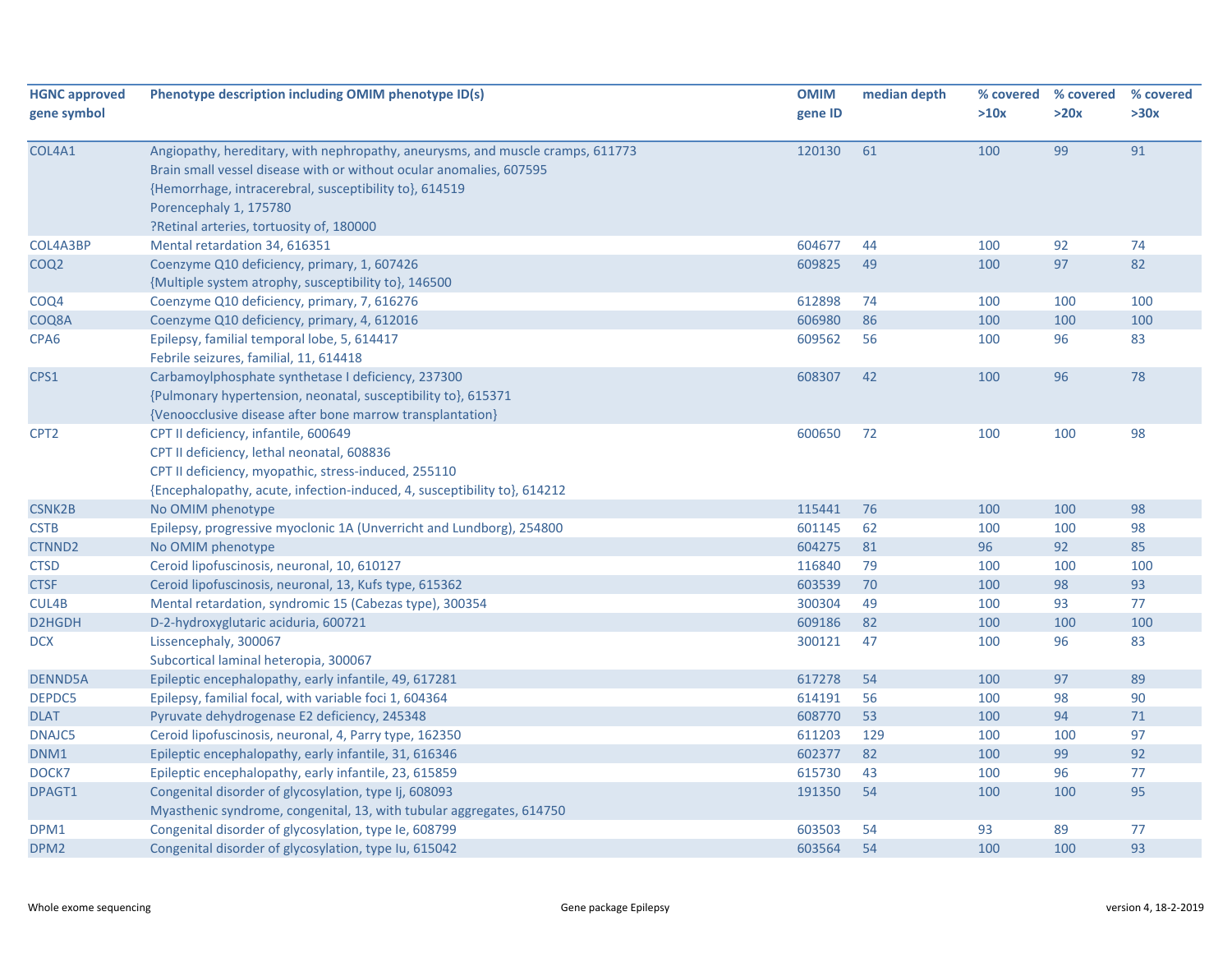| <b>HGNC approved</b> | Phenotype description including OMIM phenotype ID(s)                                   | <b>OMIM</b> | median depth |      | % covered % covered | % covered |
|----------------------|----------------------------------------------------------------------------------------|-------------|--------------|------|---------------------|-----------|
| gene symbol          |                                                                                        | gene ID     |              | >10x | >20x                | >30x      |
|                      |                                                                                        |             |              |      |                     |           |
| <b>DPYD</b>          | Dihydropyrimidine dehydrogenase deficiency, 274270                                     | 612779      | 46           | 100  | 99                  | 85        |
|                      | 5-fluorouracil toxicity, 274270                                                        |             |              |      |                     |           |
| DYNC1H1              | Charcot-Marie-Tooth disease, axonal, type 20, 614228                                   | 600112      | 69           | 100  | 99                  | 95        |
|                      | Mental retardation 13, 614563                                                          |             |              |      |                     |           |
|                      | Spinal muscular atrophy, lower extremity-predominant 1, AD, 158600                     |             |              |      |                     |           |
| DYRK1A               | Mental retardation 7, 614104                                                           | 600855      | 54           | 100  | 98                  | 87        |
| EEF1A2               | Epileptic encephalopathy, early infantile, 33, 616409<br>Mental retardation 38, 616393 | 602959      | 93           | 100  | 100                 | 98        |
| EGF                  | Hypomagnesemia 4, renal, 611718                                                        | 131530      | 53           | 100  | 98                  | 84        |
| EHMT1                | Kleefstra syndrome, 610253                                                             | 607001      | 81           | 99   | 99                  | 98        |
| EPM2A                | Epilepsy, progressive myoclonic 2A (Lafora), 254780                                    | 607566      | 45           | 89   | 85                  | 77        |
| FA2H                 | Spastic paraplegia 35, 612319                                                          | 611026      | 56           | 100  | 100                 | 92        |
| FARS <sub>2</sub>    | Combined oxidative phosphorylation deficiency 14, 614946                               | 611592      | 68           | 100  | 100                 | 90        |
|                      | ?Spastic paraplegia 77, 617046                                                         |             |              |      |                     |           |
| <b>FASN</b>          | No OMIM phenotype                                                                      | 600212      | 89           | 100  | 100                 | 99        |
| FGD1                 | Aarskog-Scott syndrome, 305400<br>Mental retardation syndromic 16, 305400              | 300546      | 60           | 100  | 99                  | 95        |
| <b>FLNA</b>          | Cardiac valvular dysplasia, 314400                                                     | 300017      | 79           | 100  | 100                 | 100       |
|                      | Congenital short bowel syndrome, 300048                                                |             |              |      |                     |           |
|                      | FG syndrome 2, 300321                                                                  |             |              |      |                     |           |
|                      | Frontometaphyseal dysplasia 1, 305620                                                  |             |              |      |                     |           |
|                      | Heterotopia, periventricular, 300049                                                   |             |              |      |                     |           |
|                      | Intestinal pseudoobstruction, neuronal, 300048                                         |             |              |      |                     |           |
|                      | Melnick-Needles syndrome, 309350                                                       |             |              |      |                     |           |
|                      | Otopalatodigital syndrome, type I, 311300                                              |             |              |      |                     |           |
|                      |                                                                                        |             |              |      |                     |           |
|                      | Otopalatodigital syndrome, type II, 304120<br>Terminal osseous dysplasia, 300244       |             |              |      |                     |           |
| FOLR1                | Neurodegeneration due to cerebral folate transport deficiency, 613068                  | 136430      | 85           | 100  | 100                 | 100       |
| FOXG1                | Rett syndrome, congenital variant, 613454                                              | 164874      | 60           | 99   | 91                  | 82        |
| <b>FOXRED1</b>       | Leigh syndrome due to mitochondrial complex I deficiency, 256000                       | 613622      | 64           | 100  | 100                 | 100       |
|                      | Mitochondrial complex I deficiency, 252010 dominant                                    |             |              |      |                     |           |
| FRRS1L               | Epileptic encephalopathy, early infantile, 37, 616981                                  | 604574      | 39           | 84   | 71                  | 58        |
| FXYD2                | Hypomagnesemia 2, renal, 154020                                                        | 601814      | 62           | 100  | 100                 | 100       |
| GABRA1               | {Epilepsy, childhood absence, susceptibility to, 4}, 611136                            | 137160      | 52           | 100  | 100                 | 90        |
|                      | {Epilepsy, juvenile myoclonic, susceptibility to, 5}, 611136                           |             |              |      |                     |           |
|                      | Epileptic encephalopathy, early infantile, 19, 615744                                  |             |              |      |                     |           |
| GABRA3               | No OMIM phenotype                                                                      | 305660      | 37           | 96   | 82                  | 61        |
|                      |                                                                                        |             |              |      |                     |           |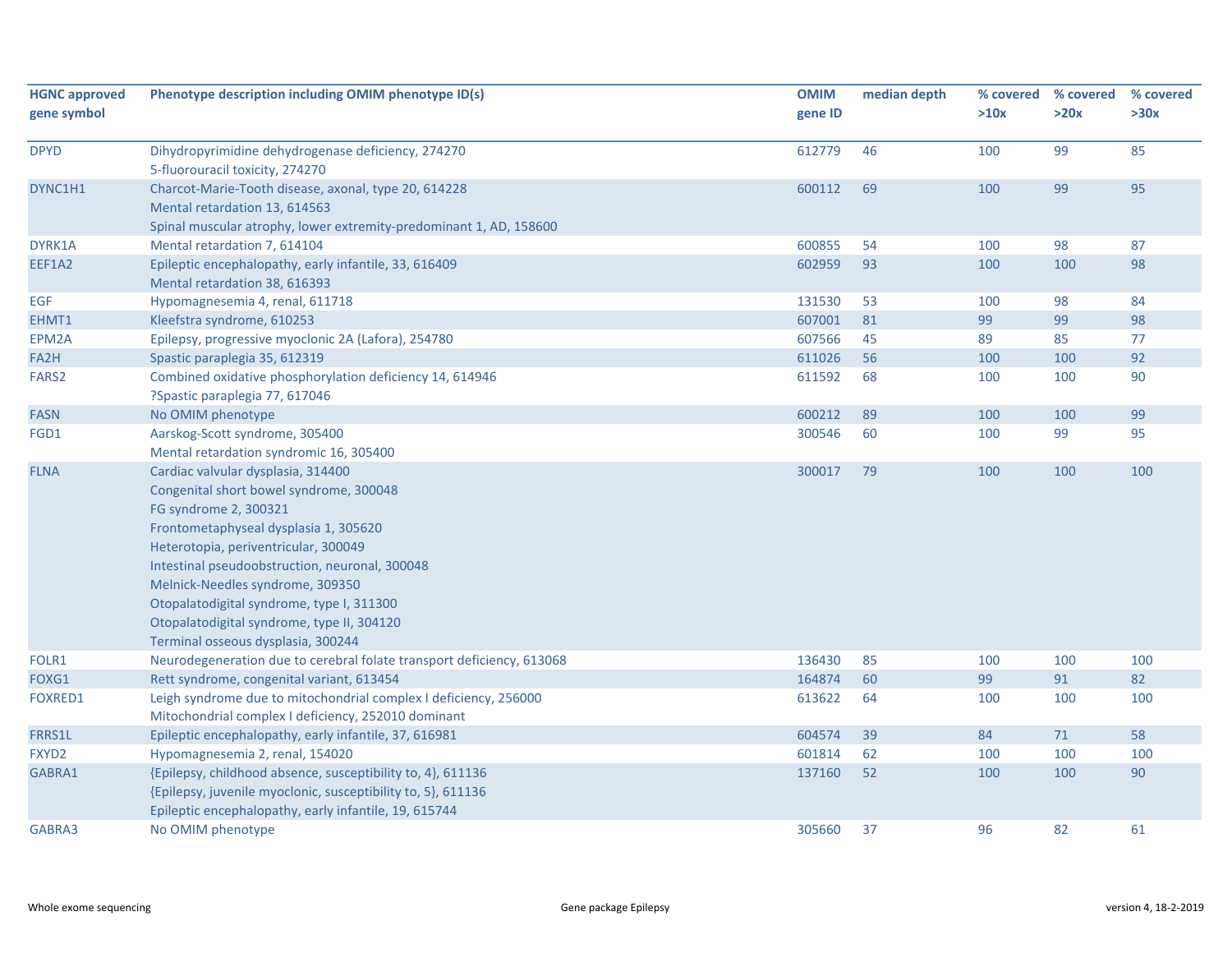| <b>HGNC approved</b> | Phenotype description including OMIM phenotype ID(s)                                                                 | <b>OMIM</b> | median depth | % covered | % covered | % covered |
|----------------------|----------------------------------------------------------------------------------------------------------------------|-------------|--------------|-----------|-----------|-----------|
| gene symbol          |                                                                                                                      | gene ID     |              | >10x      | >20x      | >30x      |
|                      |                                                                                                                      |             |              |           |           |           |
| GABRB3               | {Epilepsy, childhood absence, susceptibility to, 5}, 612269<br>Epileptic encephalopathy, early infantile, 43, 617113 | 137192      | 64           | 100       | 99        | 95        |
| GABRG2               | {Epilepsy, childhood absence, susceptibility to, 2}, 607681                                                          | 137164      | 50           | 92        | 90        | 78        |
|                      | Epilepsy, generalized, with febrile seizures plus, type 3, 611277                                                    |             |              |           |           |           |
|                      | Febrile seizures, familial, 8, 611277                                                                                |             |              |           |           |           |
| <b>GAMT</b>          | Cerebral creatine deficiency syndrome 2, 612736                                                                      | 601240      | 60           | 100       | 97        | 90        |
| <b>GCK</b>           | Diabetes mellitus, noninsulin-dependent, late onset, 125853                                                          | 138079      | 73           | 100       | 100       | 100       |
|                      | Diabetes mellitus, permanent neonatal, 606176                                                                        |             |              |           |           |           |
|                      | Hyperinsulinemic hypoglycemia, familial, 3, 602485                                                                   |             |              |           |           |           |
|                      | MODY, type II, 125851                                                                                                |             |              |           |           |           |
| <b>GCSH</b>          | Glycine encephalopathy, 605899                                                                                       | 238330      | 70           | 100       | 91        | 57        |
| <b>GLDC</b>          | Glycine encephalopathy, 605899                                                                                       | 238300      | 50           | 100       | 94        | 82        |
| GLRA1                | Hyperekplexia, hereditary 1 or recessive, 149400                                                                     | 138491      | 58           | 100       | 97        | 86        |
| <b>GLRB</b>          | Hyperekplexia 2, 614619                                                                                              | 138492      | 48           | 100       | 100       | 89        |
| GLUD1                | Hyperinsulinism-hyperammonemia syndrome, 606762                                                                      | 138130      | 64           | 100       | 93        | 85        |
| GNAO1                | Epileptic encephalopathy, early infantile, 17, 615473                                                                | 139311      | 55           | 100       | 98        | 84        |
| GOSR2                | Epilepsy, progressive myoclonic 6, 614018                                                                            | 604027      | 48           | 100       | 91        | 80        |
| GPC3                 | Simpson-Golabi-Behmel syndrome, type 1, 312870                                                                       | 300037      | 42           | 100       | 94        | 79        |
|                      | Wilms tumor, somatic, 194070                                                                                         |             |              |           |           |           |
| <b>GPHN</b>          | Molybdenum cofactor deficiency C, 615501                                                                             | 603930      | 48           | 100       | 99        | 84        |
| GRIA3                | Mental retardation 94, 300699                                                                                        | 305915      | 42           | 100       | 97        | 80        |
| GRIK2                | Mental retardation, autosomal recessive, 6, 611092                                                                   | 138244      | 79           | 100       | 100       | 96        |
| GRIN1                | Mental retardation 8, 614254                                                                                         | 138249      | 75           | 100       | 100       | 97        |
| <b>GRIN2A</b>        | Epilepsy, focal, with speech disorder and with or without mental retardation, 245570                                 | 138253      | 76           | 100       | 100       | 99        |
| GRIN2B               | Epileptic encephalopathy, early infantile, 27, 616139                                                                | 138252      | 89           | 100       | 100       | 96        |
|                      | Mental retardation 6, 613970                                                                                         |             |              |           |           |           |
| GRIN2D               | Epileptic encephalopathy, early infantile, 46, 617162                                                                | 602717      | 67           | 87        | 74        | 69        |
| <b>GRN</b>           | Aphasia, primary progressive, 607485                                                                                 | 138945      | 101          | 100       | 100       | 100       |
|                      | Ceroid lipofuscinosis, neuronal, 11, 614706                                                                          |             |              |           |           |           |
|                      | Frontotemporal lobar degeneration with ubiquitin-positive inclusions, 607485                                         |             |              |           |           |           |
| <b>HADH</b>          | 3-hydroxyacyl-CoA dehydrogenase deficiency, 231530                                                                   | 601609      | 47           | 100       | 100       | 92        |
|                      | Hyperinsulinemic hypoglycemia, familial, 4, 609975                                                                   |             |              |           |           |           |
| HCFC1                | Mental retardation, X-linked 3 (methylmalonic acidemia and homocysteinemia, cblX type), 309541                       | 300019      | 71           | 100       | 98        | 89        |
| HCN1                 | Epileptic encephalopathy, early infantile, 24, 615871                                                                | 602780      | 80           | 100       | 99        | 93        |
| HDAC4                | No OMIM phenotype                                                                                                    | 605314      | 70           | 100       | 100       | 98        |
| <b>HLCS</b>          | Holocarboxylase synthetase deficiency, 253270                                                                        | 609018      | 63           | 100       | 99        | 91        |
| <b>HNRNPU</b>        | Epileptic encephalopathy, early infantile, 54, 617391                                                                | 602869      | 51           | 100       | 99        | 84        |
| <b>HSD17B10</b>      | HDS10 mitochondrial disease, 300438                                                                                  | 300256      | 63           | 100       | 100       | 95        |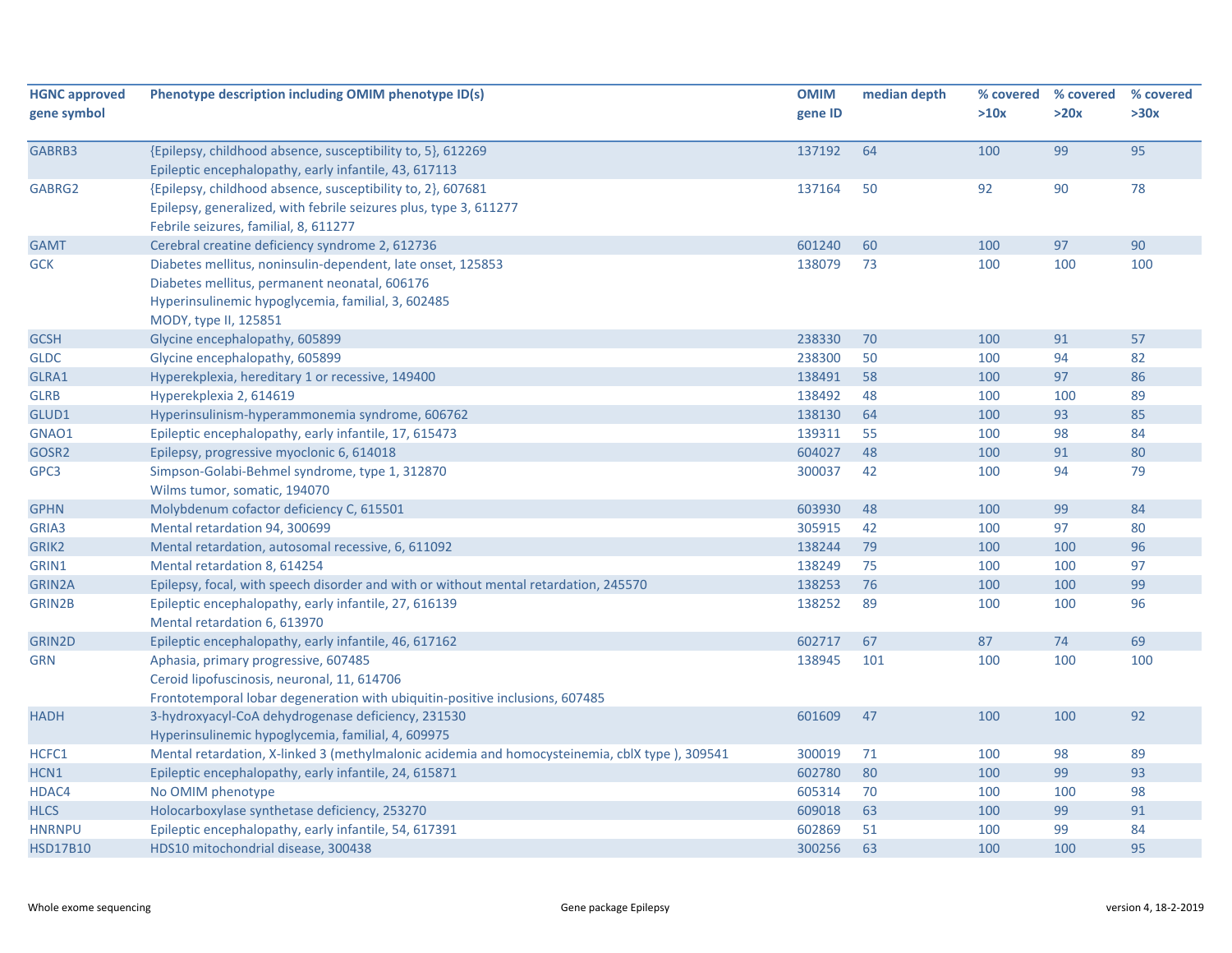| <b>HGNC approved</b><br>gene symbol | Phenotype description including OMIM phenotype ID(s)                                                                                                                                                                                                                                                   | <b>OMIM</b><br>gene ID | median depth | % covered<br>>10x | % covered<br>>20x | % covered<br>>30x |
|-------------------------------------|--------------------------------------------------------------------------------------------------------------------------------------------------------------------------------------------------------------------------------------------------------------------------------------------------------|------------------------|--------------|-------------------|-------------------|-------------------|
| <b>HSD17B4</b>                      | D-bifunctional protein deficiency, 261515<br>Perrault syndrome 1, 233400                                                                                                                                                                                                                               | 601860                 | 49           | 100               | 97                | 80                |
| HUWE1                               | Mental retardation, X-linked syndromic, Turner type, 300706                                                                                                                                                                                                                                            | 300697                 | 45           | 100               | 92                | 72                |
| IDH <sub>2</sub>                    | D-2-hydroxyglutaric aciduria 2, 613657                                                                                                                                                                                                                                                                 | 147650                 | 60           | 100               | 100               | 96                |
| IER3IP1                             | Microcephaly, epilepsy, and diabetes syndrome, 614231                                                                                                                                                                                                                                                  | 609382                 | 43           | 100               | 86                | 75                |
| IFIH1                               | Aicardi-Goutieres syndrome 7, 615846<br>Singleton-Merten syndrome 1, 182250                                                                                                                                                                                                                            | 606951                 | 65           | 100               | 99                | 90                |
| <b>INTS8</b>                        | No OMIM phenotype                                                                                                                                                                                                                                                                                      | 611351                 | 44           | 100               | 94                | 74                |
| IQSEC2                              | Mental retardation 1/78, 309530                                                                                                                                                                                                                                                                        | 300522                 | 56           | 99                | 97                | 88                |
| IRF2BPL                             | No OMIM phenotype                                                                                                                                                                                                                                                                                      | 611720                 | 124          | 100               | 98                | 96                |
| JAM3                                | Hemorrhagic destruction of the brain, subependymal calcification, and cataracts, 613730                                                                                                                                                                                                                | 606871                 | 49           | 100               | 97                | 83                |
| <b>KANSL1</b>                       | Koolen-De Vries syndrome, 610443                                                                                                                                                                                                                                                                       | 612452                 | 74           | 100               | 100               | 92                |
| KCNA1                               | Episodic ataxia/myokymia syndrome, 160120                                                                                                                                                                                                                                                              | 176260                 | 83           | 100               | 100               | 100               |
| <b>KCNA2</b>                        | Epileptic encephalopathy, early infantile, 32, 616366                                                                                                                                                                                                                                                  | 176262                 | 87           | 100               | 100               | 100               |
| <b>KCNB1</b>                        | Epileptic encephalopathy, early infantile, 26, 616056                                                                                                                                                                                                                                                  | 600397                 | 92           | 100               | 100               | 100               |
| <b>KCNC1</b>                        | Epilepsy, progressive myoclonic 7, 616187                                                                                                                                                                                                                                                              | 176258                 | 90           | 100               | 100               | 97                |
| <b>KCND3</b>                        | Brugada syndrome 9, 616399<br>Spinocerebellar ataxia 19, 607346                                                                                                                                                                                                                                        | 605411                 | 160          | 100               | 100               | 98                |
| <b>KCNH1</b>                        | Temple-Baraitser syndrome, 611816<br>Zimmermann-Laband syndrome 1, 135500                                                                                                                                                                                                                              | 603305                 | 76           | 100               | 99                | 96                |
| KCNJ10                              | Enlarged vestibular aqueduct, digenic, 600791<br>SESAME syndrome, 612780                                                                                                                                                                                                                               | 602208                 | 133          | 100               | 100               | 100               |
| KCNJ11                              | Diabetes mellitus, transient neonatal, 3, 610582<br>{Diabetes mellitus, type 2, susceptibility to}, 125853<br>Diabetes, permanent neonatal, with or without neurologic features, 606176<br>Hyperinsulinemic hypoglycemia, familial, 2, 601820<br>Maturity-onset diabetes of the young, type 13, 616329 | 600937                 | 134          | 100               | 100               | 100               |
| <b>KCNMA1</b>                       | Generalized epilepsy and paroxysmal dyskinesia, 609446                                                                                                                                                                                                                                                 | 600150                 | 58           | 100               | 98                | 87                |
| <b>KCNQ2</b>                        | Epileptic encephalopathy, early infantile, 7, 613720<br>Myokymia, 121200<br>Seizures, benign neonatal, 1, 121200                                                                                                                                                                                       | 602235                 | 81           | 100               | 100               | 97                |
| KCNQ3                               | Seizures, benign neonatal, type 2, 121201                                                                                                                                                                                                                                                              | 602232                 | 72           | 100               | 98                | 90                |
| <b>KCNQ5</b>                        | Mental retardation, autosomal dominant 46, 617601                                                                                                                                                                                                                                                      | 607357                 | 70           | 100               | 99                | 94                |
| KCNT1                               | Epilepsy, nocturnal frontal lobe, 5, 615005<br>Epileptic encephalopathy, early infantile, 14, 614959                                                                                                                                                                                                   | 608167                 | 63           | 100               | 98                | 95                |
| KCTD7                               | Epilepsy, progressive myoclonic 3, with or without intracellular inclusions, 611726                                                                                                                                                                                                                    | 611725                 | 102          | 100               | 100               | 99                |
| KDM5C                               | Mental retardation, syndromic, Claes-Jensen type, 300534                                                                                                                                                                                                                                               | 314690                 | 66           | 100               | 99                | 94                |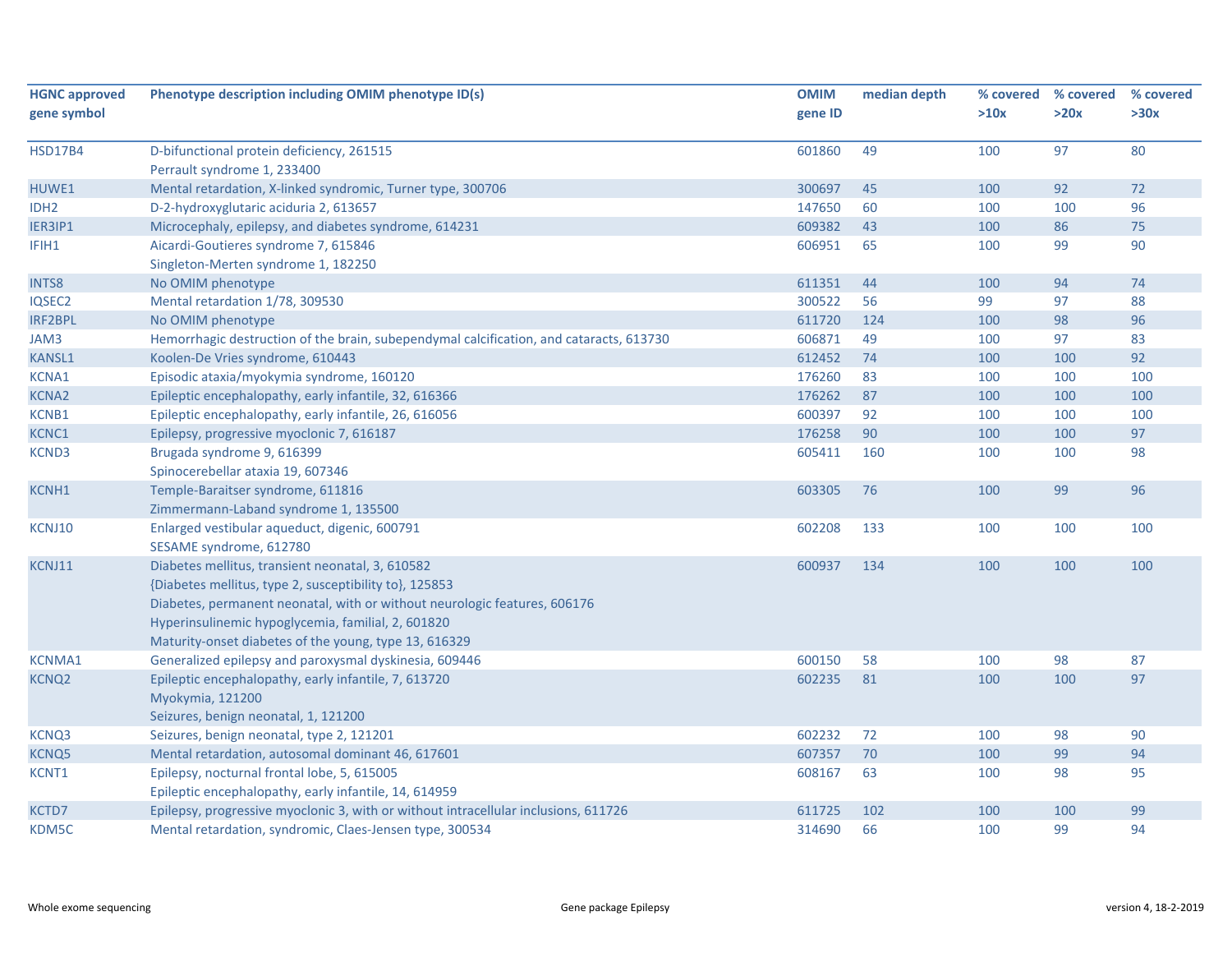| <b>HGNC approved</b> | Phenotype description including OMIM phenotype ID(s)                                       | <b>OMIM</b> | median depth | % covered | % covered | % covered |
|----------------------|--------------------------------------------------------------------------------------------|-------------|--------------|-----------|-----------|-----------|
| gene symbol          |                                                                                            | gene ID     |              | >10x      | >20x      | >30x      |
| KMT2A                | Leukemia, myeloid/lymphoid or mixed-lineage, 159555                                        | 159555      | 60           | 100       | 100       | 95        |
|                      | Wiedemann-Steiner syndrome, 605130                                                         |             |              |           |           |           |
| <b>KPNA7</b>         | No OMIM phenotype                                                                          | 614107      | 84           | 100       | 100       | 99        |
| <b>KPTN</b>          | Mental retardation 41, 615637                                                              | 615620      | 73           | 100       | 100       | 94        |
| LGI <sub>1</sub>     | Epilepsy, familial temporal lobe, 1, 600512                                                | 604619      | 64           | 100       | 99        | 92        |
| <b>LIAS</b>          | Hyperglycinemia, lactic acidosis, and seizures, 614462                                     | 607031      | 56           | 100       | 99        | 88        |
| MBD5                 | Mental retardation 1, 156200                                                               | 611472      | 58           | 100       | 100       | 97        |
| MDH <sub>2</sub>     | Epileptic encephalopathy, early infantile, 51, 617339                                      | 154100      | 85           | 100       | 100       | 100       |
| MECP <sub>2</sub>    | {Autism susceptibility 3}, 300496                                                          | 300005      | 88           | 100       | 100       | 94        |
|                      | Encephalopathy, neonatal severe, 300673                                                    |             |              |           |           |           |
|                      | Mental retardation syndromic, Lubs type, 300260                                            |             |              |           |           |           |
|                      | Mental retardation, syndromic 13, 300055                                                   |             |              |           |           |           |
|                      | Rett syndrome, 312750                                                                      |             |              |           |           |           |
|                      | Rett syndrome, atypical, 312750                                                            |             |              |           |           |           |
|                      | Rett syndrome, preserved speech variant, 312750                                            |             |              |           |           |           |
| MED12                | Lujan-Fryns syndrome, 309520                                                               | 300188      | 57           | 100       | 100       | 97        |
|                      | Ohdo syndrome, 300895                                                                      |             |              |           |           |           |
|                      | Opitz-Kaveggia syndrome, 305450                                                            |             |              |           |           |           |
| MEF2C                | Chromosome 5q14.3 deletion syndrome, 613443 (4)                                            | 600662      | 67           | 100       | 99        | 96        |
|                      | Mental retardation, stereotypic movements, epilepsy, and/or cerebral malformations, 613443 |             |              |           |           |           |
| MFSD8                | Ceroid lipofuscinosis, neuronal, 7, 610951                                                 | 611124      | 50           | 100       | 98        | 81        |
|                      | Macular dystrophy with central cone involvement, 616170                                    |             |              |           |           |           |
| MLC1                 | Megalencephalic leukoencephalopathy with subcortical cysts, 604004                         | 605908      | 49           | 100       | 98        | 86        |
| MOCS1                | Molybdenum cofactor deficiency A, 252150                                                   | 603707      | 69           | 100       | 100       | 98        |
| MOCS <sub>2</sub>    | Molybdenum cofactor deficiency B, 252160                                                   | 603708      | 50           | 100       | 100       | 90        |
| MPDU1                | Congenital disorder of glycosylation, type If, 609180                                      | 604041      | 60           | 100       | 100       | 97        |
| <b>MTHFR</b>         | Homocystinuria due to MTHFR deficiency, 236250                                             | 607093      | 65           | 100       | 100       | 98        |
|                      | {Neural tube defects, susceptibility to}, 601634                                           |             |              |           |           |           |
|                      | {Schizophrenia, susceptibility to}, 181500                                                 |             |              |           |           |           |
|                      | {Thromboembolism, susceptibility to}, 188050                                               |             |              |           |           |           |
|                      | {Vascular disease, susceptibility to}                                                      |             |              |           |           |           |
| <b>MTOR</b>          | Focal cortical dysplasia, type II, somatic, 607341                                         | 601231      | 65           | 100       | 98        | 90        |
|                      | Smith-Kingsmore syndrome, 616638                                                           |             |              |           |           |           |
| <b>NAPB</b>          | No OMIM phenotype                                                                          | 611270      | 50           | 100       | 97        | 87        |
| <b>NBEA</b>          | No OMIM phenotype                                                                          | 604889      | 60           | 99        | 95        | 84        |
| NDUFA1               | Mitochondrial complex I deficiency, 252010 dominant                                        | 300078      | 83           | 100       | 100       | 100       |
| NDUFA11              | Mitochondrial complex I deficiency, 252010 dominant                                        | 612638      | 72           | 100       | 100       | 100       |
| NDUFAF1              | Mitochondrial complex I deficiency, 252010 dominant                                        | 606934      | 49           | 100       | 99        | 86        |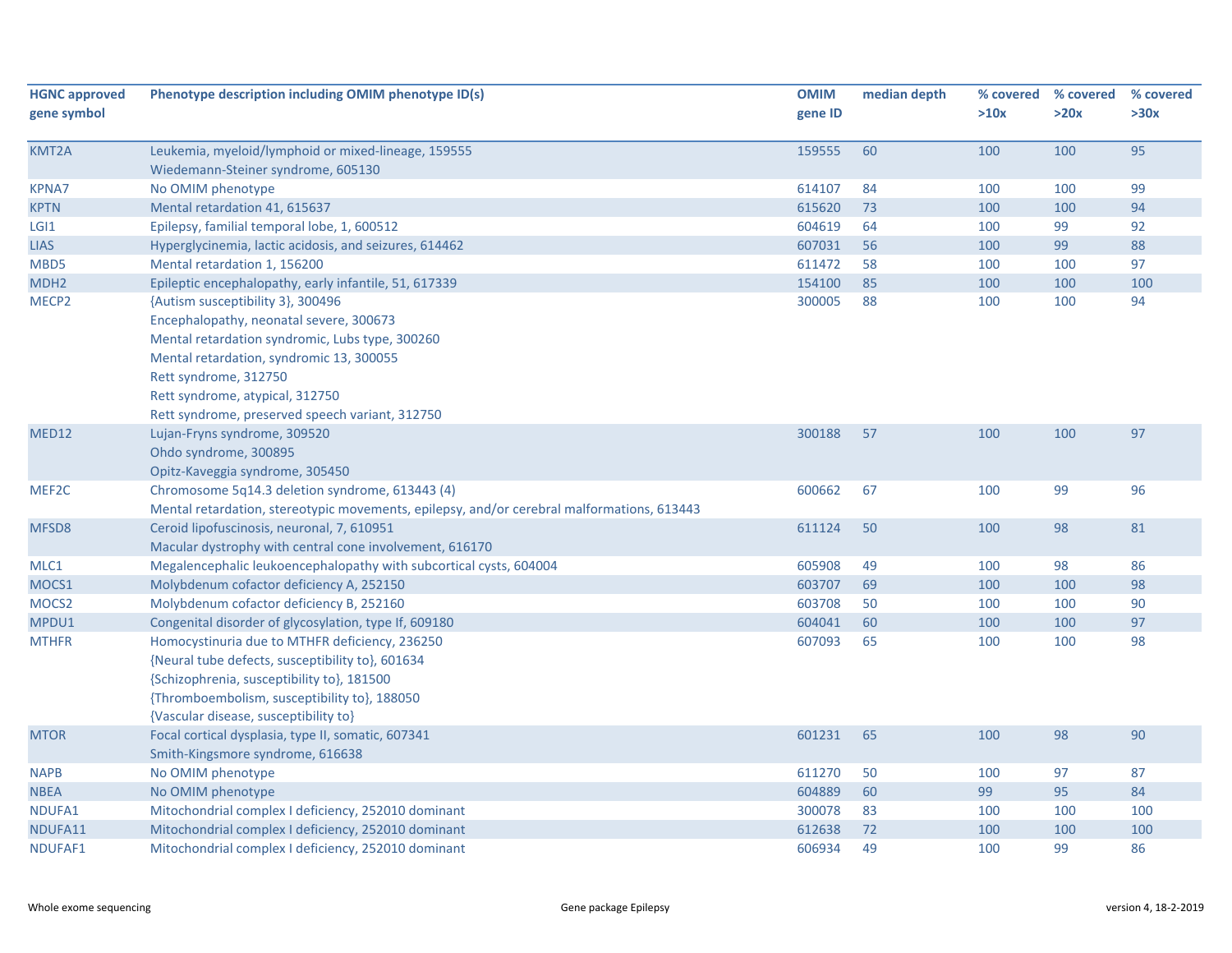| <b>HGNC approved</b> | Phenotype description including OMIM phenotype ID(s)                                     | <b>OMIM</b> | median depth | % covered | % covered | % covered |
|----------------------|------------------------------------------------------------------------------------------|-------------|--------------|-----------|-----------|-----------|
| gene symbol          |                                                                                          | gene ID     |              | >10x      | >20x      | >30x      |
| NDUFAF2              | Leigh syndrome, 256000                                                                   | 609653      | 63           | 100       | 90        | 77        |
|                      | Mitochondrial complex I deficiency, 252010 dominant                                      |             |              |           |           |           |
| NDUFAF3              | Mitochondrial complex I deficiency, 252010 dominant                                      | 612911      | 79           | 100       | 100       | 100       |
| NDUFAF4              | Mitochondrial complex I deficiency, 252010 dominant                                      | 611776      | 72           | 100       | 100       | 100       |
| <b>NDUFAF5</b>       | Mitochondrial complex 1 deficiency, 252010 dominant                                      | 612360      | 54           | 100       | 100       | 89        |
| NDUFB3               | Mitochondrial complex I deficiency, 252010 dominant                                      | 603839      | 28           | 100       | 81        | 47        |
| NDUFB9               | ?Mitochondrial complex I deficiency, 252010 dominant                                     | 601445      | 71           | 100       | 100       | 90        |
| NDUFS1               | Mitochondrial complex I deficiency, 252010 dominant                                      | 157655      | 49           | 100       | 98        | 77        |
| NDUFS2               | Mitochondrial complex I deficiency, 252010 dominant                                      | 602985      | 59           | 100       | 100       | 97        |
| <b>NDUFS3</b>        | Leigh syndrome due to mitochondrial complex I deficiency, 256000                         | 603846      | 73           | 100       | 100       | 100       |
|                      | Mitochondrial complex I deficiency, 252010 dominant                                      |             |              |           |           |           |
| NDUFS4               | Leigh syndrome, 256000                                                                   | 602694      | 56           | 100       | 100       | 90        |
|                      | Mitochondrial complex I deficiency, 252010 dominant                                      |             |              |           |           |           |
| NDUFS6               | Mitochondrial complex I deficiency, 252010 dominant                                      | 603848      | 52           | 100       | 100       | 96        |
| NDUFV1               | Mitochondrial complex I deficiency, 252010 dominant                                      | 161015      | 95           | 100       | 100       | 100       |
| NDUFV2               | Mitochondrial complex I deficiency, 252010 dominant                                      | 600532      | 47           | 100       | 96        | 78        |
| NECAP1               | ?Epileptic encephalopathy, early infantile, 21, 615833                                   | 611623      | 54           | 100       | 100       | 99        |
| NEDD4L               | Periventricular nodular heterotopia 7, 617201                                            | 606384      | 50           | 100       | 98        | 85        |
| <b>NEXMIF</b>        | Mental retardation 98, 300912                                                            | 300524      | 51           | 100       | 100       | 98        |
| NGLY1                | Congenital disorder of deglycosylation, 615273                                           | 610661      | 55           | 100       | 100       | 89        |
| NHLRC1               | Epilepsy, progressive myoclonic 2B (Lafora), 254780                                      | 608072      | 93           | 100       | 100       | 100       |
| NPRL <sub>2</sub>    | Epilepsy, familial focal, with variable foci 2, 617116                                   | 607072      | 79           | 100       | 100       | 100       |
| NPRL3                | Epilepsy, familial focal, with variable foci 3, 617118                                   | 600928      | 54           | 100       | 97        | 89        |
| NRXN1                | Pitt-Hopkins-like syndrome 2, 614325                                                     | 600565      | 67           | 100       | 99        | 93        |
|                      | {Schizophrenia, susceptibility to, 17}, 614332                                           |             |              |           |           |           |
| <b>NSDHL</b>         | CHILD syndrome, 308050                                                                   | 300275      | 62           | 100       | 98        | 88        |
|                      | CK syndrome, 300831                                                                      |             |              |           |           |           |
| <b>NUBPL</b>         | Mitochondrial complex I deficiency, 252010 dominant                                      | 613621      | 53           | 100       | 100       | 89        |
| OFD1                 | Joubert syndrome 10, 300804                                                              | 300170      | 42           | 100       | 97        | 81        |
|                      | Orofaciodigital syndrome I, 311200                                                       |             |              |           |           |           |
|                      | P. Retinitis pigmentosa 23, 300424                                                       |             |              |           |           |           |
|                      | Simpson-Golabi-Behmel syndrome, type 2, 300209                                           |             |              |           |           |           |
| OPHN1                | Mental retardation, with cerebellar hypoplasia and distinctive facial appearance, 300486 | 300127      | 44           | 100       | 92        | $71\,$    |
| PAK3                 | Mental retardation 30/47, 300558                                                         | 300142      | 41           | 100       | 94        | 69        |
| PC                   | Pyruvate carboxylase deficiency, 266150                                                  | 608786      | 90           | 100       | 100       | 100       |
| PCDH19               | Epileptic encephalopathy, early infantile, 9, 300088                                     | 300460      | 92           | 100       | 99        | 92        |
| PDHA1                | Pyruvate dehydrogenase E1-alpha deficiency, 312170                                       | 300502      | 42           | 99        | 93        | 79        |
| <b>PDHB</b>          | Pyruvate dehydrogenase E1-beta deficiency, 614111                                        | 179060      | 44           | 100       | 98        | 82        |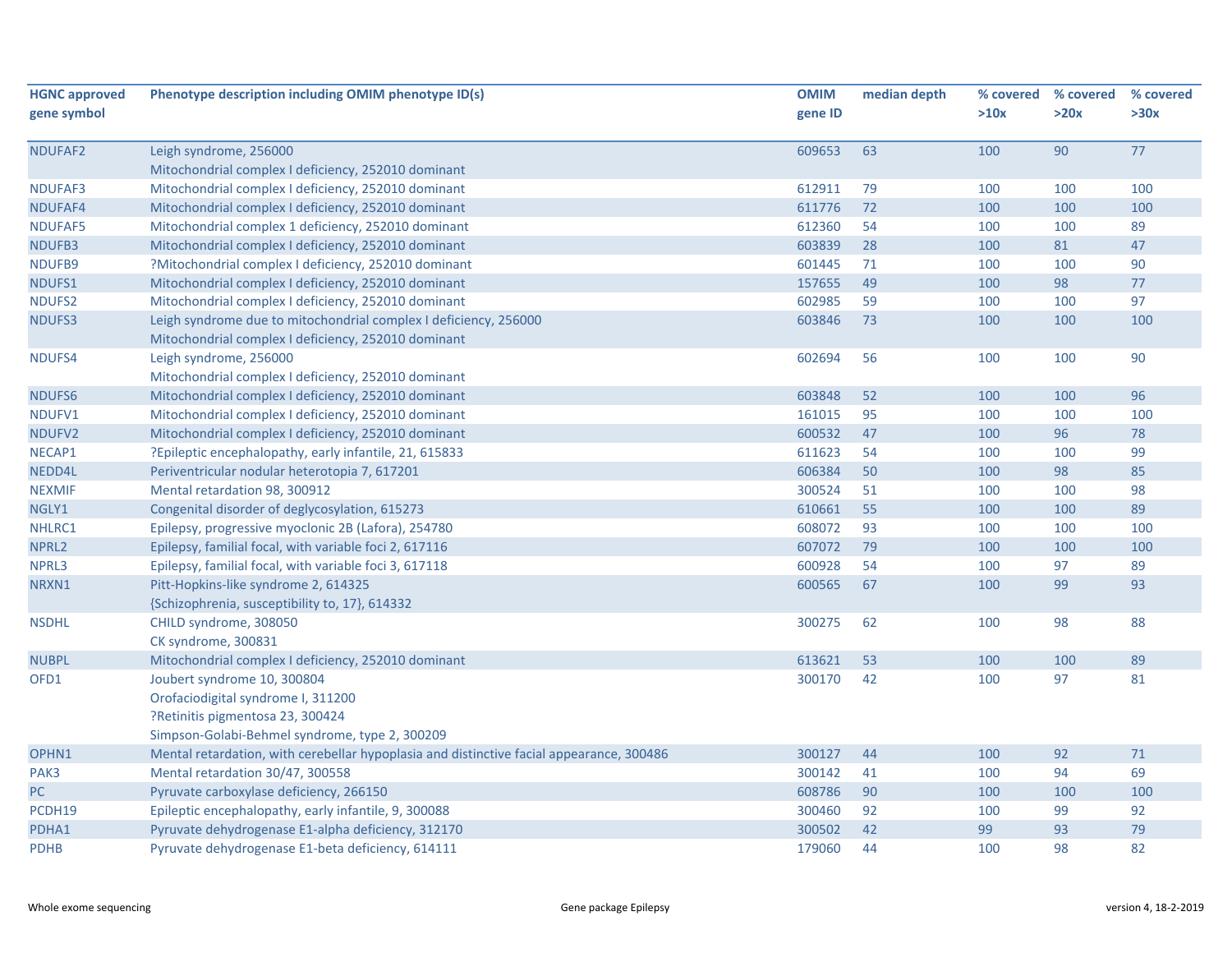| <b>HGNC approved</b> | Phenotype description including OMIM phenotype ID(s)                | <b>OMIM</b> | median depth | % covered | % covered | % covered |
|----------------------|---------------------------------------------------------------------|-------------|--------------|-----------|-----------|-----------|
| gene symbol          |                                                                     | gene ID     |              | >10x      | >20x      | >30x      |
| PDP1                 | Pyruvate dehydrogenase phosphatase deficiency, 608782               | 605993      | 72           | 100       | 100       | 100       |
| PDX1                 | {Diabetes mellitus, type II, susceptibility to}, 125853             | 600733      | 49           | 100       | 100       | 95        |
|                      | MODY, type IV, 606392                                               |             |              |           |           |           |
|                      | Pancreatic agenesis 1, 260370                                       |             |              |           |           |           |
| <b>PET100</b>        | Mitochondrial complex IV deficiency, 220110                         | 614770      | 75           | 100       | 100       | 81        |
| PEX1                 | Heimler syndrome 1, 234580                                          | 602136      | 49           | 100       | 98        | 84        |
|                      | Peroxisome biogenesis disorder 1A (Zellweger), 214100               |             |              |           |           |           |
|                      | Peroxisome biogenesis disorder 1B (NALD/IRD), 601539                |             |              |           |           |           |
| <b>PEX10</b>         | Peroxisome biogenesis disorder 6A (Zellweger), 614870               | 602859      | 64           | 100       | 96        | 89        |
|                      | Peroxisome biogenesis disorder 6B, 614871                           |             |              |           |           |           |
| <b>PEX12</b>         | Peroxisome biogenesis disorder 3A (Zellweger), 614859               | 601758      | 54           | 100       | 100       | 86        |
|                      | Peroxisome biogenesis disorder 3B, 266510                           |             |              |           |           |           |
| <b>PEX13</b>         | Peroxisome biogenesis disorder 11A (Zellweger), 614883              | 601789      | 55           | 100       | 100       | 93        |
|                      | Peroxisome biogenesis disorder 11B, 614885                          |             |              |           |           |           |
| <b>PEX14</b>         | Peroxisome biogenesis disorder 13A (Zellweger), 614887              | 601791      | 74           | 100       | 100       | 97        |
| <b>PEX16</b>         | Peroxisome biogenesis disorder 8A (Zellweger), 614876               | 603360      | 74           | 100       | 95        | 91        |
|                      | Peroxisome biogenesis disorder 8B, 614877                           |             |              |           |           |           |
| <b>PEX19</b>         | Peroxisome biogenesis disorder 12A (Zellweger), 614886              | 600279      | 46           | 100       | 100       | 93        |
| <b>PEX26</b>         | Peroxisome biogenesis disorder 7A (Zellweger), 614872               | 608666      | 76           | 100       | 100       | 100       |
|                      | Peroxisome biogenesis disorder 7B, 614873                           |             |              |           |           |           |
| PEX3                 | Peroxisome biogenesis disorder 10A (Zellweger), 614882              | 603164      | 44           | 100       | 99        | 84        |
|                      | ?Peroxisome biogenesis disorder 10B, 617370                         |             |              |           |           |           |
| PEX5                 | Peroxisome biogenesis disorder 2A (Zellweger), 214110               | 600414      | 76           | 100       | 100       | 98        |
|                      | Peroxisome biogenesis disorder 2B, 202370                           |             |              |           |           |           |
|                      | Rhizomelic chondrodysplasia punctata, type 5, 616716                |             |              |           |           |           |
| PEX <sub>6</sub>     | Heimler syndrome 2, 616617                                          | 601498      | 62           | 100       | 99        | 91        |
|                      | Peroxisome biogenesis disorder 4A (Zellweger), 614862               |             |              |           |           |           |
|                      | Peroxisome biogenesis disorder 4B, 614863                           |             |              |           |           |           |
| PGAP1                | Mental retardation, autosomal recessive 42, 615802                  | 611655      | 56           | 100       | 97        | 83        |
| PGAP3                | Hyperphosphatasia with mental retardation syndrome 4, 615716        | 611801      | 62           | 100       | 100       | 98        |
| PHF <sub>6</sub>     | Borjeson-Forssman-Lehmann syndrome, 301900                          | 300414      | 48           | 100       | 95        | 73        |
| <b>PHGDH</b>         | Neu-Laxova syndrome 1, 256520                                       | 606879      | 103          | 100       | 100       | 100       |
|                      | Phosphoglycerate dehydrogenase deficiency, 601815                   |             |              |           |           |           |
| <b>PIGA</b>          | Multiple congenital anomalies-hypotonia-seizures syndrome 2, 300868 | 311770      | 65           | 100       | 100       | 99        |
|                      | Paroxysmal nocturnal hemoglobinuria, somatic, 300818                |             |              |           |           |           |
| <b>PIGN</b>          | Multiple congenital anomalies-hypotonia-seizures syndrome 1, 614080 | 606097      | 45           | 100       | 93        | 72        |
| <b>PIGO</b>          | Hyperphosphatasia with mental retardation syndrome 2, 614749        | 614730      | 83           | 100       | 100       | 99        |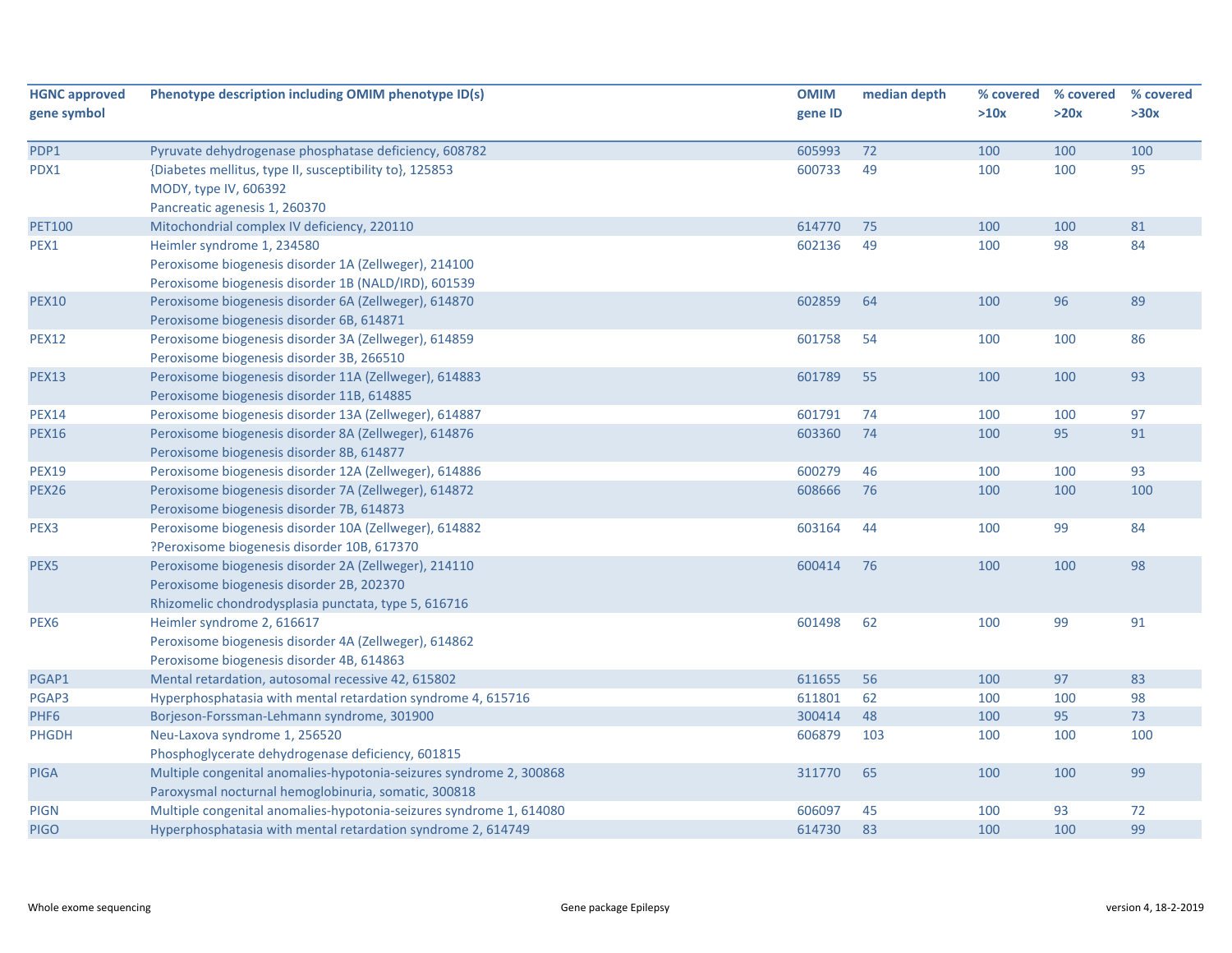| <b>HGNC approved</b><br>gene symbol | Phenotype description including OMIM phenotype ID(s)                                                                                                                                                                                                                                                           | <b>OMIM</b><br>gene ID | median depth | % covered<br>>10x | % covered<br>>20x | % covered<br>>30x |
|-------------------------------------|----------------------------------------------------------------------------------------------------------------------------------------------------------------------------------------------------------------------------------------------------------------------------------------------------------------|------------------------|--------------|-------------------|-------------------|-------------------|
|                                     |                                                                                                                                                                                                                                                                                                                |                        |              |                   |                   |                   |
| <b>PIGT</b>                         | Multiple congenital anomalies-hypotonia-seizures syndrome 3, 615398<br>?Paroxysmal nocturnal hemoglobinuria 2, 615399                                                                                                                                                                                          | 610272                 | 88           | 100               | 100               | 100               |
| PLA2G6                              | Infantile neuroaxonal dystrophy 1, 256600<br>Neurodegeneration with brain iron accumulation 2B, 610217<br>Parkinson disease 14, 612953                                                                                                                                                                         | 603604                 | 80           | 100               | 100               | 99                |
| PLCB1                               | Epileptic encephalopathy, early infantile, 12, 613722                                                                                                                                                                                                                                                          | 607120                 | 44           | 100               | 96                | 81                |
| PLP1                                | Pelizaeus-Merzbacher disease, 312080<br>Spastic paraplegia 2, 312920                                                                                                                                                                                                                                           | 300401                 | 74           | 100               | 99                | 87                |
| PMM <sub>2</sub>                    | Congenital disorder of glycosylation, type Ia, 212065                                                                                                                                                                                                                                                          | 601785                 | 53           | 100               | 100               | 91                |
| <b>PNKP</b>                         | Ataxia-oculomotor apraxia 4, 616267<br>Microcephaly, seizures, and developmental delay, 613402                                                                                                                                                                                                                 | 605610                 | 72           | 100               | 100               | 97                |
| <b>PNPO</b>                         | Pyridoxamine 5'-phosphate oxidase deficiency, 610090                                                                                                                                                                                                                                                           | 603287                 | 53           | 100               | 100               | 85                |
| <b>POLG</b>                         | Mitochondrial DNA depletion syndrome 4A (Alpers type), 203700<br>Mitochondrial DNA depletion syndrome 4B (MNGIE type), 613662<br>Mitochondrial recessive ataxia syndrome (includes SANDO and SCAE), 607459<br>Progressive external ophthalmoplegia 1, 157640<br>Progressive external ophthalmoplegia 1, 258450 | 174763                 | 71           | 100               | 100               | 99                |
| PPP2R1A                             | Mental retardation 36, 616362                                                                                                                                                                                                                                                                                  | 605983                 | 86           | 100               | 100               | 100               |
| PPP3CA                              | Epileptic encephalopathy, infantile or early childhood, 1, 617711                                                                                                                                                                                                                                              | 114105                 | 65           | 100               | 96                | 83                |
| PPT1                                | Ceroid lipofuscinosis, neuronal, 1, 256730                                                                                                                                                                                                                                                                     | 600722                 | 51           | 100               | 100               | 87                |
| PQBP1                               | Renpenning syndrome, 309500                                                                                                                                                                                                                                                                                    | 300463                 | 92           | 100               | 100               | 100               |
| <b>PRICKLE1</b>                     | Epilepsy, progressive myoclonic 1B, 612437                                                                                                                                                                                                                                                                     | 608500                 | 61           | 100               | 100               | 95                |
| <b>PRICKLE2</b>                     | No OMIM phenotype                                                                                                                                                                                                                                                                                              | 608501                 | 85           | 100               | 100               | 100               |
| PRIMA1                              | No OMIM phenotype                                                                                                                                                                                                                                                                                              | 613851                 | 57           | 88                | 85                | 82                |
| PRRT2                               | Convulsions, familial infantile, with paroxysmal choreoathetosis, 602066<br>Episodic kinesigenic dyskinesia 1, 128200<br>Seizures, benign familial infantile, 2, 605751                                                                                                                                        | 614386                 | 75           | 100               | 100               | 100               |
| PSAT1                               | Neu-Laxova syndrome 2, 616038<br>?Phosphoserine aminotransferase deficiency, 610992                                                                                                                                                                                                                            | 610936                 | 57           | 100               | 100               | 91                |
| <b>PSPH</b>                         | Phosphoserine phosphatase deficiency, 614023                                                                                                                                                                                                                                                                   | 172480                 | 48           | 100               | 94                | 78                |
| <b>PURA</b>                         | Mental retardation 31, 616158                                                                                                                                                                                                                                                                                  | 600473                 | 126          | 100               | 100               | 100               |
| PYCR <sub>2</sub>                   | Leukodystrophy, hypomyelinating, 10, 616420                                                                                                                                                                                                                                                                    | 616406                 | 74           | 100               | 100               | 100               |
| QARS                                | Microcephaly, progressive, seizures, and cerebral and cerebellar atrophy, 615760                                                                                                                                                                                                                               | 603727                 | 75           | 100               | 100               | 96                |
| <b>RAB39B</b>                       | Mental retardation 72, 300271<br>?Waisman syndrome, 311510                                                                                                                                                                                                                                                     | 300774                 | 50           | 100               | 100               | 96                |
| RAI1                                | Smith-Magenis syndrome, 182290                                                                                                                                                                                                                                                                                 | 607642                 | 167          | 100               | 100               | 100               |
| RANBP2                              | {Encephalopathy, acute, infection-induced, 3, susceptibility to}, 608033                                                                                                                                                                                                                                       | 601181                 | 109          | 100               | 100               | 98                |
| RARS2                               | Pontocerebellar hypoplasia, type 6, 611523                                                                                                                                                                                                                                                                     | 611524                 | 47           | 100               | 97                | 76                |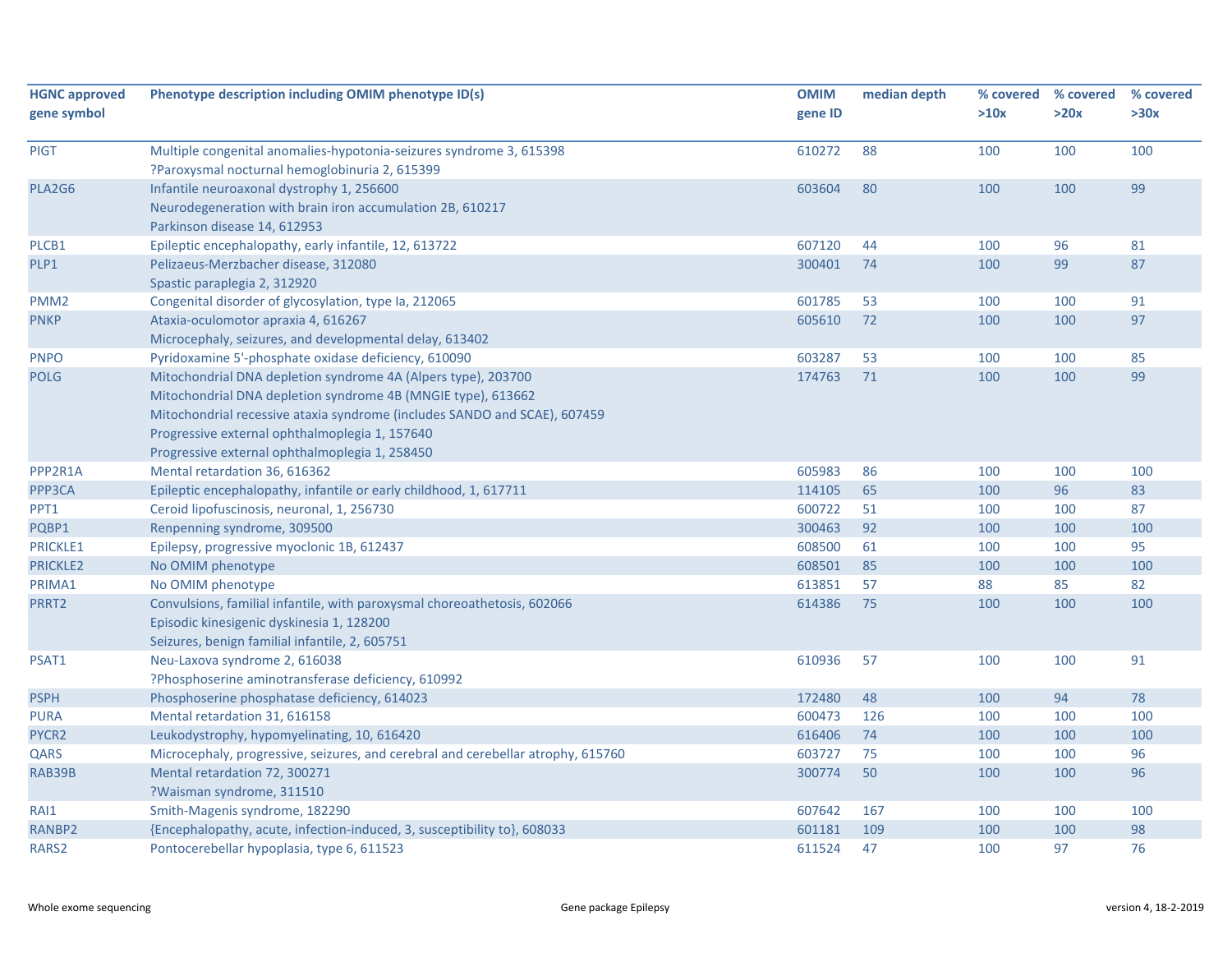| <b>HGNC approved</b><br>gene symbol | Phenotype description including OMIM phenotype ID(s)                                                                                                                                                                                                    | <b>OMIM</b><br>gene ID | median depth | % covered<br>>10x | % covered<br>>20x | % covered<br>>30x |
|-------------------------------------|---------------------------------------------------------------------------------------------------------------------------------------------------------------------------------------------------------------------------------------------------------|------------------------|--------------|-------------------|-------------------|-------------------|
| <b>RELN</b>                         | {Epilepsy, familial temporal lobe, 7}, 616436                                                                                                                                                                                                           | 600514                 | 64           | 100               | 99                | 92                |
|                                     | Lissencephaly 2 (Norman-Roberts type), 257320                                                                                                                                                                                                           |                        |              |                   |                   |                   |
| RNASEH2A                            | Aicardi-Goutieres syndrome 4, 610333                                                                                                                                                                                                                    | 606034                 | 73           | 100               | 100               | 99                |
| RNASEH2B                            | Aicardi-Goutieres syndrome 2, 610181                                                                                                                                                                                                                    | 610326                 | 48           | 100               | 97                | 81                |
| RNASEH2C                            | Aicardi-Goutieres syndrome 3, 610329                                                                                                                                                                                                                    | 610330                 | 139          | 100               | 100               | 100               |
| <b>ROGDI</b>                        | Kohlschutter-Tonz syndrome, 226750                                                                                                                                                                                                                      | 614574                 | 76           | 100               | 97                | 94                |
| RPS6KA3                             | Coffin-Lowry syndrome, 303600                                                                                                                                                                                                                           | 300075                 | 38           | 100               | 85                | 57                |
|                                     | Mental retardation 19, 300844                                                                                                                                                                                                                           |                        |              |                   |                   |                   |
| RRM2B                               | Mitochondrial DNA depletion syndrome 8A (encephalomyopathic type with renal tubulopathy), 612075<br>Mitochondrial DNA depletion syndrome 8B (MNGIE type), 612075<br>Progressive external ophthalmoplegia with mitochondrial DNA deletions 5, 613077     | 604712                 | 60           | 100               | 100               | 95                |
| SAMHD1                              | Aicardi-Goutieres syndrome 5, 612952<br>?Chilblain lupus 2, 614415                                                                                                                                                                                      | 606754                 | 49           | 100               | 93                | 69                |
| SCARB2                              | Epilepsy, progressive myoclonic 4, with or without renal failure, 254900                                                                                                                                                                                | 602257                 | 60           | 100               | 98                | 88                |
| SCN1A                               | Epilepsy, generalized, with febrile seizures plus, type 2, 604403<br>Epileptic encephalopathy, early infantile, 6, 607208<br>Febrile seizures, familial, 3A, 604403<br>Migraine, familial hemiplegic, 3, 609634                                         | 182389                 | 67           | 100               | 100               | 94                |
| SCN1B                               | Atrial fibrillation, familial, 13, 615377<br>Brugada syndrome 5, 612838<br>Cardiac conduction defect, nonspecific, 612838<br>Epilepsy, generalized, with febrile seizures plus, type 1, 604233<br>Epileptic encephalopathy, early infantile, 52, 617350 | 600235                 | 105          | 100               | 93                | 93                |
| SCN <sub>2</sub> A                  | Epileptic encephalopathy, early infantile, 11, 613721<br>Seizures, benign familial infantile, 3, 607745                                                                                                                                                 | 182390                 | 73           | 100               | 99                | 95                |
| SCN8A                               | ?Cognitive impairment with or without cerebellar ataxia, 614306<br>Epileptic encephalopathy, early infantile, 13, 614558<br>Seizures, benign familial infantile, 5, 617080                                                                              | 600702                 | 72           | 100               | 99                | 91                |
| SHANK3                              | Phelan-McDermid syndrome, 606232<br>{Schizophrenia 15}, 613950                                                                                                                                                                                          | 606230                 | 106          | 98                | 91                | 84                |
| SIK1                                | Epileptic encephalopathy, early infantile, 30, 616341                                                                                                                                                                                                   | 605705                 | 84           | 100               | 100               | 100               |
| <b>SLC12A5</b>                      | {Epilepsy, idiopathic generalized, susceptibility to, 14}, 616685<br>Epileptic encephalopathy, early infantile, 34, 616645                                                                                                                              | 606726                 | 99           | 100               | 100               | 98                |
| <b>SLC13A5</b>                      | Epileptic encephalopathy, early infantile, 25, 615905                                                                                                                                                                                                   | 608305                 | 78           | 100               | 98                | 92                |
| <b>SLC16A1</b>                      | Erythrocyte lactate transporter defect, 245340<br>Hyperinsulinemic hypoglycemia, familial, 7, 610021<br>Monocarboxylate transporter 1 deficiency, 616095                                                                                                | 600682                 | 61           | 100               | 100               | 96                |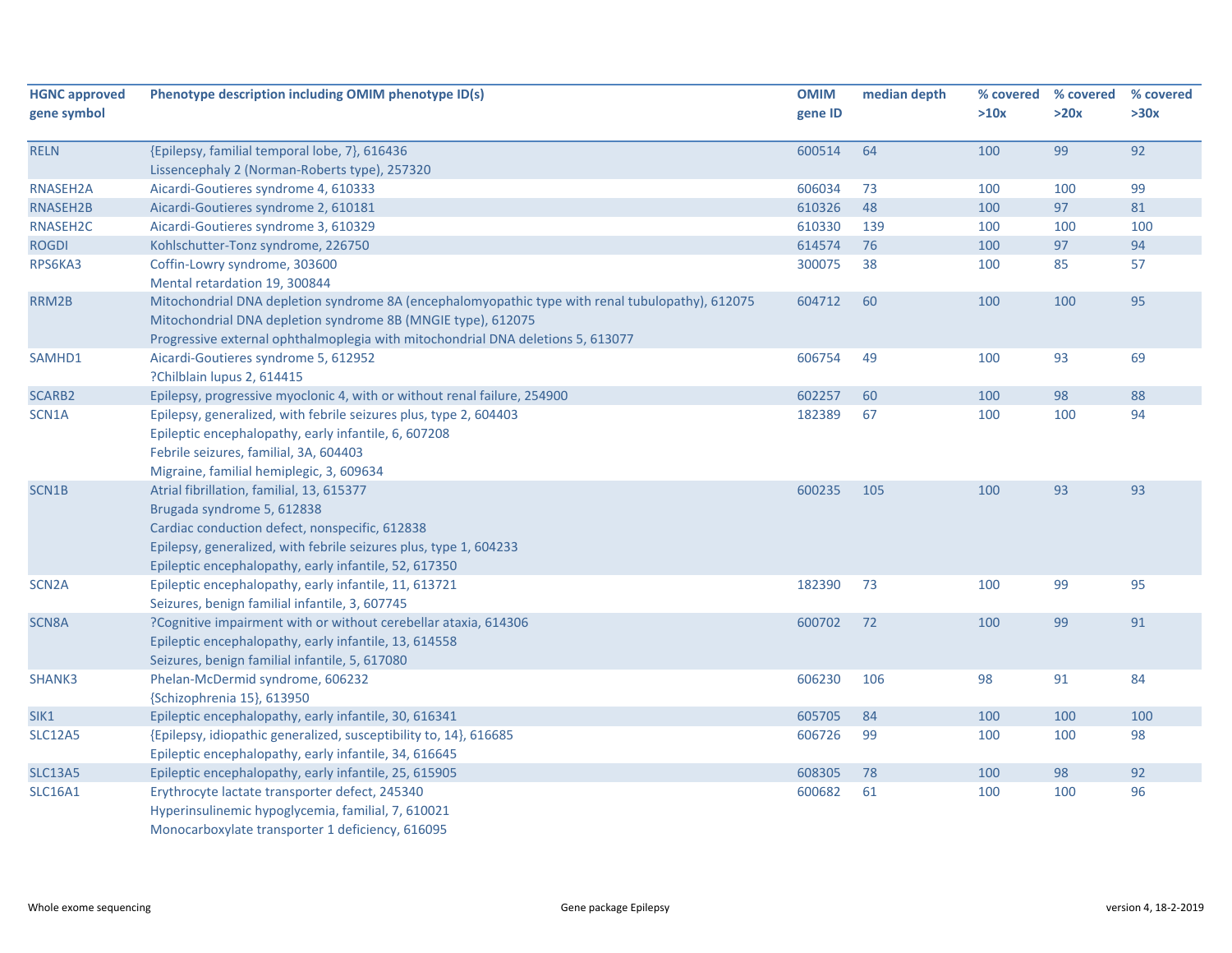| <b>HGNC approved</b> | Phenotype description including OMIM phenotype ID(s)                                                                       | <b>OMIM</b> | median depth | % covered | % covered | % covered |
|----------------------|----------------------------------------------------------------------------------------------------------------------------|-------------|--------------|-----------|-----------|-----------|
| gene symbol          |                                                                                                                            | gene ID     |              | >10x      | >20x      | >30x      |
| <b>SLC19A3</b>       | Thiamine metabolism dysfunction syndrome 2 (biotin- or thiamine-responsive encephalopathy type 2),<br>607483               | 606152      | 54           | 100       | 100       | 94        |
| SLC1A3               | Episodic ataxia, type 6, 612656                                                                                            | 600111      | 90           | 100       | 100       | 100       |
| <b>SLC25A1</b>       | Combined D-2- and L-2-hydroxyglutaric aciduria, 615182                                                                     | 190315      | 66           | 100       | 100       | 100       |
| <b>SLC25A15</b>      | Hyperornithinemia-hyperammonemia-homocitrullinemia syndrome, 238970                                                        | 603861      | 85           | 100       | 100       | 94        |
| <b>SLC25A22</b>      | Epileptic encephalopathy, early infantile, 3, 609304                                                                       | 609302      | 81           | 100       | 100       | 100       |
| SLC2A1               | Dystonia 9, 601042                                                                                                         | 138140      | 94           | 100       | 100       | 100       |
|                      | {Epilepsy, idiopathic generalized, susceptibility to, 12}, 614847                                                          |             |              |           |           |           |
|                      | GLUT1 deficiency syndrome 1, infantile onset, severe, 606777                                                               |             |              |           |           |           |
|                      | GLUT1 deficiency syndrome 2, childhood onset, 612126                                                                       |             |              |           |           |           |
|                      | Stomatin-deficient cryohydrocytosis with neurologic defects, 608885                                                        |             |              |           |           |           |
| <b>SLC35A2</b>       | Congenital disorder of glycosylation, type IIm, 300896                                                                     | 314375      | 55           | 100       | 100       | 98        |
| SLC6A1               | Myoclonic-atonic epilepsy, 616421                                                                                          | 137165      | 73           | 100       | 100       | 96        |
| SLC6A5               | Hyperekplexia 3, 614618                                                                                                    | 604159      | 80           | 100       | 99        | 95        |
| SLC6A8               | Cerebral creatine deficiency syndrome 1, 300352                                                                            | 300036      | 79           | 100       | 97        | 92        |
| SLC9A6               | Mental retardation syndromic, Christianson type, 300243                                                                    | 300231      | 54           | 100       | 94        | 82        |
| SMARCA2              | Nicolaides-Baraitser syndrome, 601358                                                                                      | 600014      | 61           | 98        | 96        | 85        |
| SMC1A                | Cornelia de Lange syndrome 2, 300590                                                                                       | 300040      | 59           | 100       | 98        | 95        |
| <b>SMS</b>           | Mental retardation, Snyder-Robinson type, 309583                                                                           | 300105      | 41           | 95        | 80        | 70        |
| SNAP25               | ?Myasthenic syndrome, congenital, 18, 616330                                                                               | 600322      | 78           | 100       | 100       | 92        |
| SON                  | ZTTK syndrome, 617140                                                                                                      | 182465      | 77           | 99        | 95        | 88        |
| SPTAN1               | Epileptic encephalopathy, early infantile, 5, 613477                                                                       | 182810      | 64           | 100       | 99        | 94        |
| SRPX2                | ?Rolandic epilepsy, mental retardation, and speech dyspraxia, 300643                                                       | 300642      | 47           | 100       | 97        | 85        |
| ST3GAL3              | ?Epileptic encephalopathy, early infantile, 15, 615006                                                                     | 606494      | 52           | 100       | 98        | 87        |
|                      | Mental retardation 12, 611090                                                                                              |             |              |           |           |           |
| ST3GAL5              | Salt and pepper developmental regression syndrome, 609056                                                                  | 604402      | 40           | 94        | 84        | 61        |
| STX1B                | Generalized epilepsy with febrile seizures plus, type 9, 616172                                                            | 601485      | 81           | 100       | 99        | 91        |
| STXBP1               | Epileptic encephalopathy, early infantile, 4, 612164                                                                       | 602926      | 53           | 100       | 99        | 86        |
| <b>SUOX</b>          | Sulfite oxidase deficiency, 272300                                                                                         | 606887      | 106          | 100       | 100       | 100       |
| SYN1                 | Epilepsy, with variable learning disabilities and behavior disorders, 300491 dominant                                      | 313440      | 58           | 100       | 100       | 97        |
| SYNGAP1              | Mental retardation 5, 612621                                                                                               | 603384      | 93           | 98        | 98        | 97        |
| SYNJ1                | Epileptic encephalopathy, early infantile, 53, 617389                                                                      | 604297      | 53           | 100       | 98        | 88        |
|                      | Parkinson disease 20, early-onset, 615530                                                                                  |             |              |           |           |           |
| <b>SYP</b>           | Mental retardation 96, 300802                                                                                              | 313475      | 50           | 100       | 98        | 87        |
| SZT <sub>2</sub>     | Epileptic encephalopathy, early infantile, 18, 615476                                                                      | 615463      | 77           | 100       | 100       | 98        |
| TANGO <sub>2</sub>   | Metabolic encephalomyopathic crises, recurrent, with rhabdomyolysis, cardiac arrhythmias, and<br>neurodegeneration, 616878 | 616830      | 61           | 100       | 100       | 93        |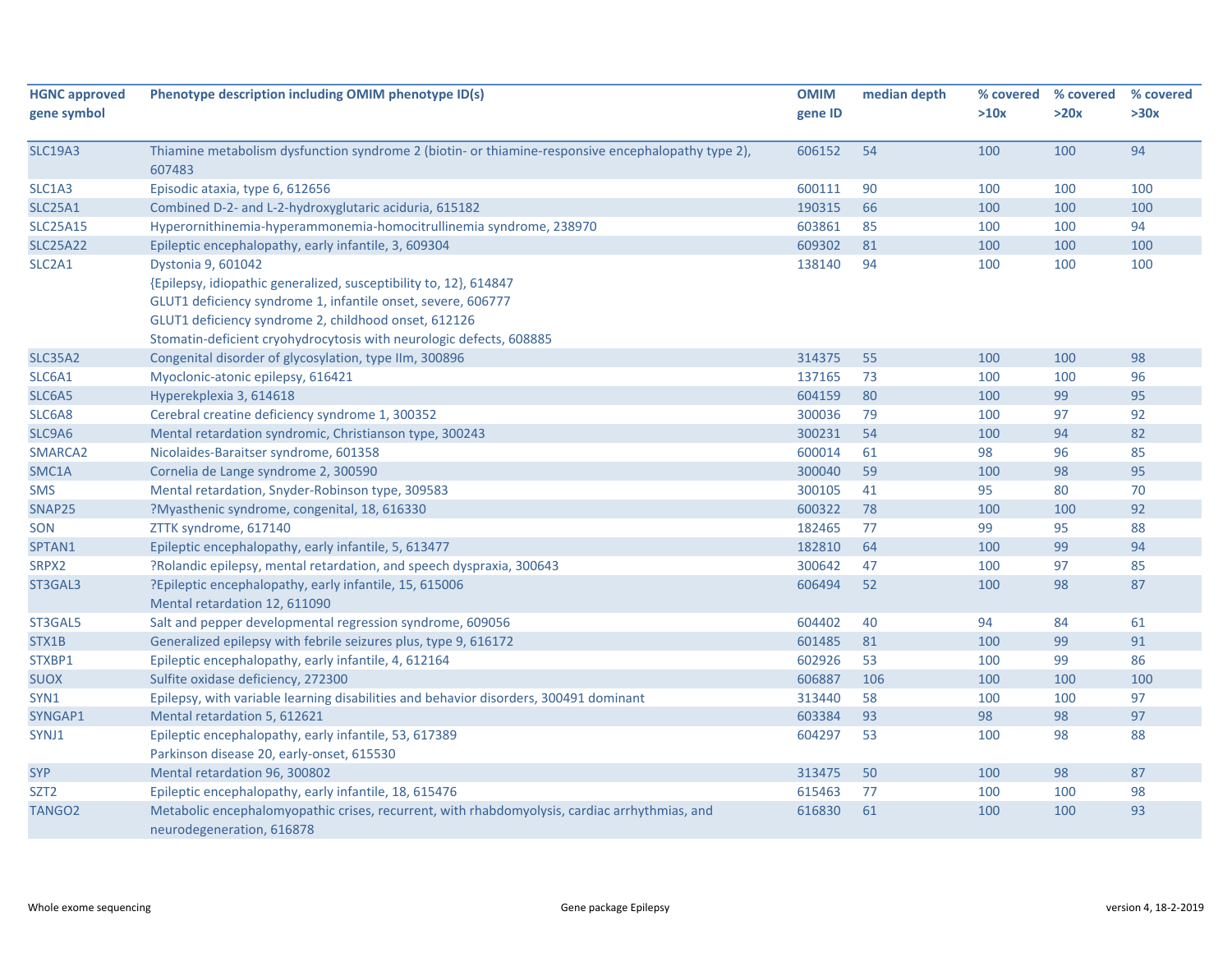| <b>HGNC approved</b><br>gene symbol | Phenotype description including OMIM phenotype ID(s)                                   | <b>OMIM</b><br>gene ID | median depth | % covered<br>>10x | % covered<br>>20x | % covered<br>>30x |
|-------------------------------------|----------------------------------------------------------------------------------------|------------------------|--------------|-------------------|-------------------|-------------------|
| <b>TBC1D24</b>                      | DOOR syndrome, 220500                                                                  | 613577                 | 87           | 100               | 100               | 98                |
|                                     | Deafness 86, 614617                                                                    |                        |              |                   |                   |                   |
|                                     | Deafness 65, 616044                                                                    |                        |              |                   |                   |                   |
|                                     | Epileptic encephalopathy, early infantile, 16, 615338                                  |                        |              |                   |                   |                   |
|                                     | Myoclonic epilepsy, infantile, familial, 605021                                        |                        |              |                   |                   |                   |
| <b>TBCE</b>                         | Encephalopathy, progressive, with amyotrophy and optic atrophy, 617207                 | 604934                 | 44           | 98                | 90                | 70                |
|                                     | Hypoparathyroidism-retardation-dysmorphism syndrome, 241410                            |                        |              |                   |                   |                   |
|                                     | Kenny-Caffey syndrome, type 1, 244460                                                  |                        |              |                   |                   |                   |
| <b>TBCK</b>                         | Hypotonia, infantile, with psychomotor retardation and characteristic facies 3, 616900 | 616899                 | 45           | 100               | 97                | 78                |
| TCF4                                | Corneal dystrophy, Fuchs endothelial, 3, 613267                                        | 602272                 | 50           | 100               | 97                | 87                |
|                                     | Pitt-Hopkins syndrome, 610954                                                          |                        |              |                   |                   |                   |
| TDP <sub>2</sub>                    | Spinocerebellar ataxia 23, 616949                                                      | 605764                 | 80           | 100               | 100               | 92                |
| TPP1                                | Ceroid lipofuscinosis, neuronal, 2, 204500                                             | 607998                 | 70           | 100               | 100               | 99                |
|                                     | Spinocerebellar ataxia 7, 609270                                                       |                        |              |                   |                   |                   |
| TREX1                               | Aicardi-Goutieres syndrome 1, dominant and recessive, 225750                           | 606609                 | 116          | 100               | 100               | 100               |
|                                     | Chilblain lupus, 610448                                                                |                        |              |                   |                   |                   |
|                                     | {Systemic lupus erythematosus, susceptibility to}, 152700                              |                        |              |                   |                   |                   |
|                                     | Vasculopathy, retinal, with cerebral leukodystrophy, 192315                            |                        |              |                   |                   |                   |
| <b>TRIO</b>                         | Mental retardation, autosomal dominant 44, 617061                                      | 601893                 | 89           | 99                | 99                | 96                |
| TRPM6                               | Hypomagnesemia 1, intestinal, 602014                                                   | 607009                 | 55           | 100               | 97                | 89                |
| TSC1                                | Focal cortical dysplasia, type II, somatic, 607341                                     | 605284                 | 105          | 100               | 100               | 100               |
|                                     | Lymphangioleiomyomatosis, 606690                                                       |                        |              |                   |                   |                   |
|                                     | Tuberous sclerosis-1, 191100                                                           |                        |              |                   |                   |                   |
| TSC <sub>2</sub>                    | ?Focal cortical dysplasia, type II, somatic, 607341                                    | 191092                 | 104          | 100               | 100               | 100               |
|                                     | Lymphangioleiomyomatosis, somatic, 606690                                              |                        |              |                   |                   |                   |
|                                     | Tuberous sclerosis-2, 613254                                                           |                        |              |                   |                   |                   |
| TSEN54                              | Pontocerebellar hypoplasia type 2A, 277470                                             | 608755                 | 67           | 100               | 96                | 95                |
|                                     | Pontocerebellar hypoplasia type 4, 225753                                              |                        |              |                   |                   |                   |
|                                     | ?Pontocerebellar hypoplasia type 5, 610204                                             |                        |              |                   |                   |                   |
| <b>TUBA1A</b>                       | Lissencephaly 3, 611603                                                                | 602529                 | 89           | 100               | 100               | 100               |
| <b>TUBB2A</b>                       | Cortical dysplasia, complex, with other brain malformations 5, 615763                  | 615101                 | 170          | 100               | 97                | 95                |
| TUBG1                               | Cortical dysplasia, complex, with other brain malformations 4, 615412                  | 191135                 | 99           | 100               | 100               | 100               |
| UBA5                                | Epileptic encephalopathy, early infantile, 44, 617132                                  | 610552                 | 41           | 100               | 87                | 62                |
|                                     | ?Spinocerebellar ataxia, autosomal recessive 24, 617133                                |                        |              |                   |                   |                   |
| UBE2A                               | Mental retardation, X-linked syndromic, Nascimento-type, 300860                        | 312180                 | 52           | 100               | 93                | 75                |
| UBE3A                               | Angelman syndrome, 105830                                                              | 601623                 | 53           | 100               | 100               | 93                |
| <b>UGDH</b>                         | No OMIM phenotype                                                                      | 603370                 | 40           | 100               | 97                | 79                |
| WDR45                               | Neurodegeneration with brain iron accumulation 5, 300894                               | 300526                 | 80           | 100               | 100               | 99                |